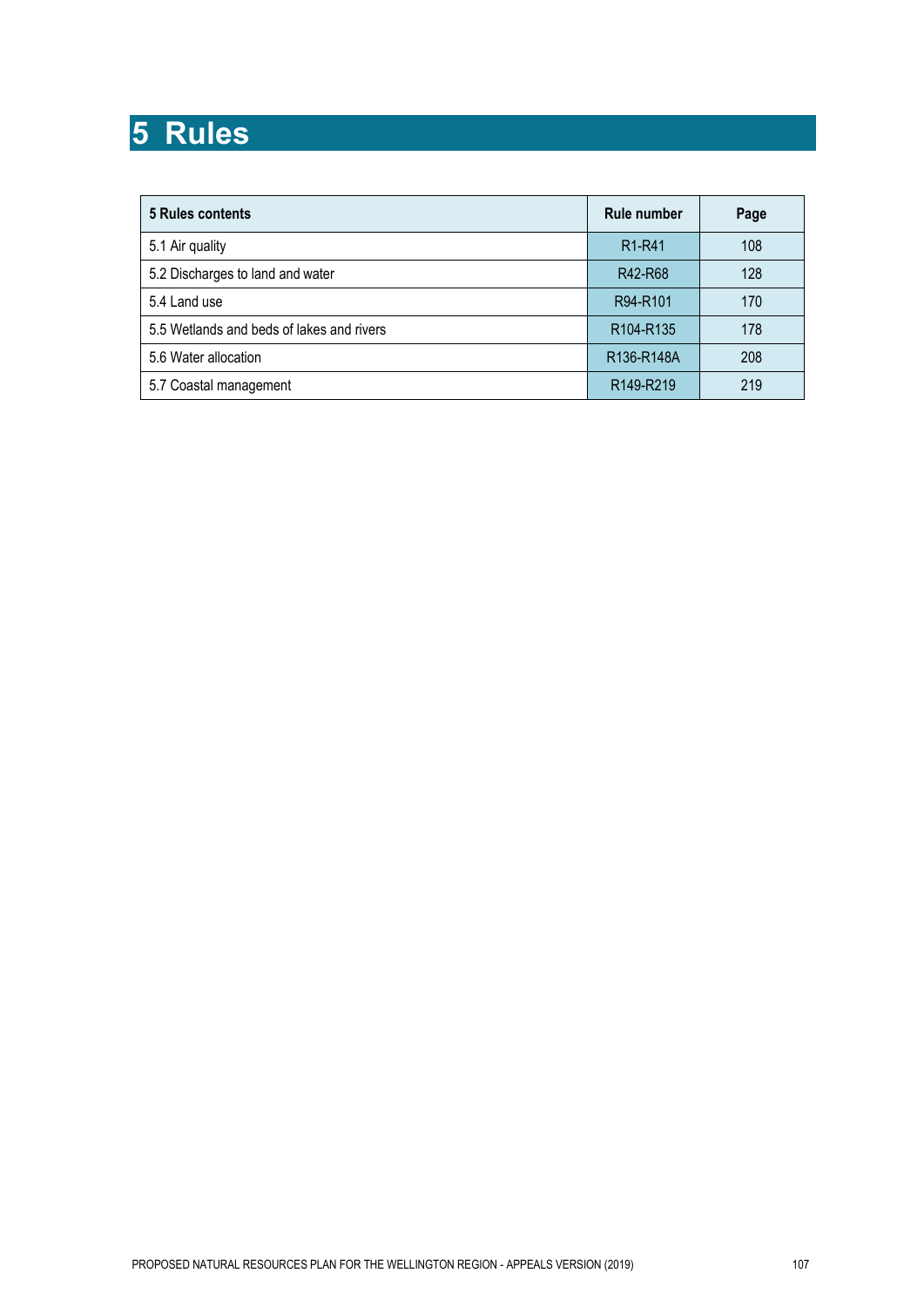# **5.1 Air quality**

### *Interpretation*

If an activity is covered by more than one rule, then the rule that applies is the rule that is more specific for the relevant activity, area or resource. This does not apply where a proposal includes a number of activities which trigger separate specific rules. In that case, all rules are considered when assessing the proposal. An activity needs to comply with all relevant rules in the Plan, including those in the **whaitua** Chapters  $7 - 11$ .

For the purposes of these rules, 'water' means both fresh water and coastal water.

As noted in Section 2.1 provisions relevant to the coastal marine area are identified by this icon **CASHAT**.

Under section 86B of the Resource Management Act 1991 all rules have immediate legal effect from 31 July 2015. The associated definitions, schedules and maps applicable to those rules also have immediate legal effect.

The following table is intended as a guide only and does not form part of the Plan. Refer to specified rules for detailed requirements.

| Code      | <b>Activity status</b>          |
|-----------|---------------------------------|
| P         | <b>Permitted</b>                |
| C         | Controlled                      |
| <b>RD</b> | <b>Restricted discretionary</b> |
| n         | <b>Discretionary</b>            |
| <b>NC</b> | Non-complying                   |
| Pr        | Prohibited                      |

| <b>Rules – Air quality</b>                         | Page | P | C | <b>RD</b> | D | <b>NC</b> | Pr |
|----------------------------------------------------|------|---|---|-----------|---|-----------|----|
| <b>Outdoor burning</b>                             | 110  |   |   |           |   |           |    |
| Rule R1: Outdoor burning                           | 110  |   |   |           |   |           |    |
| Rule R2: Frost prevention devices                  | 110  |   |   |           |   |           |    |
| Rule R3: Outdoor burning for firefighting training | 111  |   |   |           |   |           |    |
| Rule R4: Pyrotechnics                              | 111  |   |   |           |   |           |    |
| Rule R5: Outdoor burning of specified materials    | 111  |   |   |           |   |           |    |
| <b>Domestic fires</b>                              | 111  |   |   |           |   |           |    |
| Rule R6: Fuels prohibited in domestic fires        | 111  |   |   |           |   |           |    |
| Large scale combustion activities                  | 111  |   |   |           |   |           |    |
| Rule R7: Natural gas and liquefied petroleum gas   | 111  |   |   |           |   |           |    |
| Rule R8: Diesel or kerosene blends                 | 112  |   |   |           |   |           |    |
| Rule R9: Biogas                                    | 113  |   |   |           |   |           |    |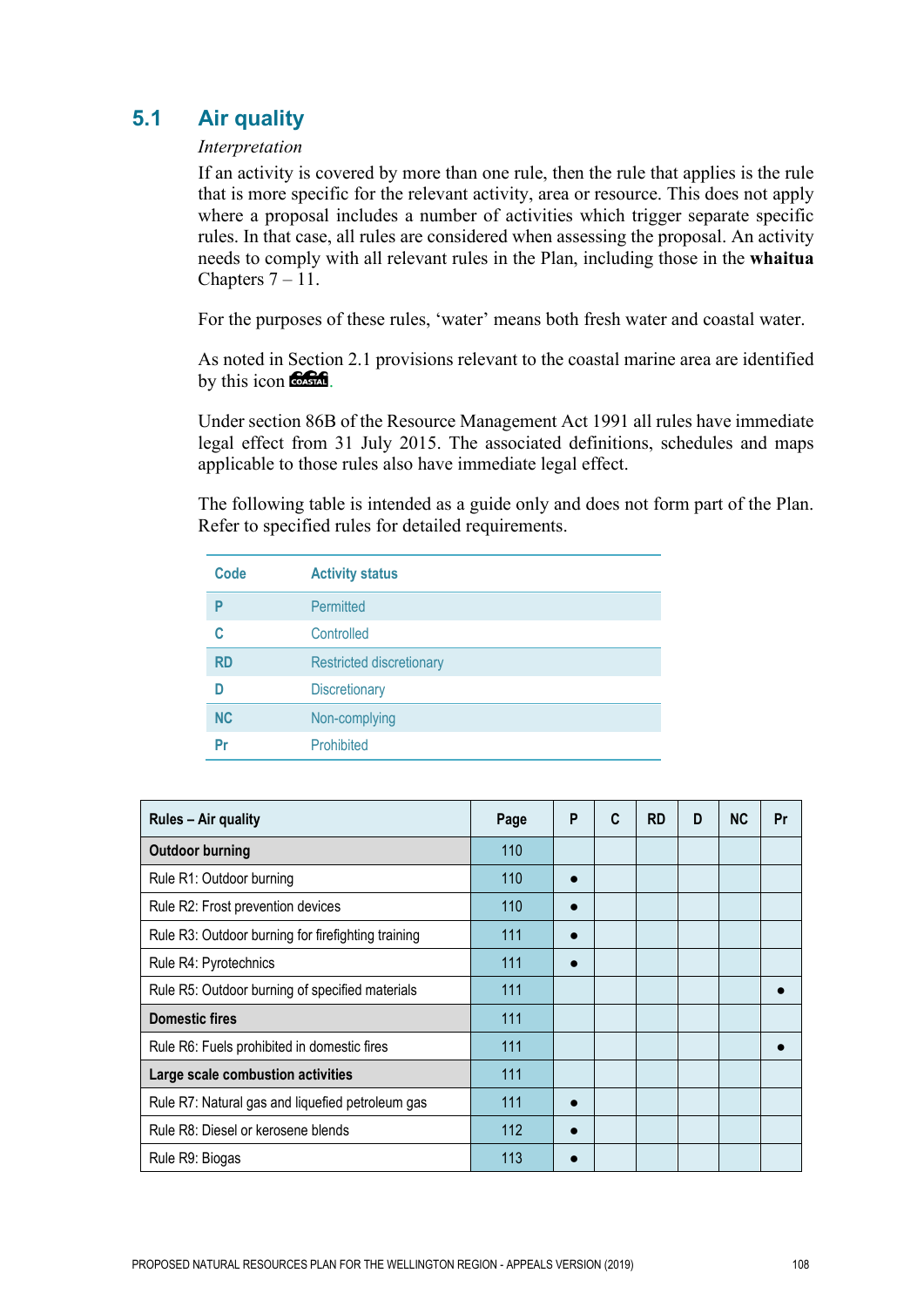| Rules - Air quality                                                              | Page | P         | C | <b>RD</b> | D         | <b>NC</b> | Pr |
|----------------------------------------------------------------------------------|------|-----------|---|-----------|-----------|-----------|----|
| Rule R10: Untreated wood                                                         | 113  | $\bullet$ |   |           |           |           |    |
| Rule R11: Coal, light fuel oil, and petroleum distillates<br>of higher viscosity | 114  |           |   |           |           |           |    |
| Rule R12: Emergency power generators                                             | 114  | $\bullet$ |   |           |           |           |    |
| Rule R13: Fuels not permitted in large scale generators                          | 115  |           |   |           |           | $\bullet$ |    |
| <b>Chemical and metallurgical processes</b>                                      | 115  |           |   |           |           |           |    |
| Rule R14: Spray coating within an enclosed space                                 | 115  | $\bullet$ |   |           |           |           |    |
| Rule R15: Spray coating not within an enclosed space                             | 116  | $\bullet$ |   |           |           |           |    |
| Rule R16: Printing processes                                                     | 116  | $\bullet$ |   |           |           |           |    |
| Rule R17: Dry cleaning                                                           | 117  | $\bullet$ |   |           |           |           |    |
| Rule R18: Fume cupboards                                                         | 117  | $\bullet$ |   |           |           |           |    |
| Rule R19: Workplace ventilation                                                  | 117  | $\bullet$ |   |           |           |           |    |
| Rule R20: Mechanical processing of metals                                        | 118  | $\bullet$ |   |           |           |           |    |
| Rule R21: Thermal metal spraying                                                 | 118  | $\bullet$ |   |           |           |           |    |
| Rule R22: Metallurgical or chemical processing of<br>metal                       | 118  |           |   |           | $\bullet$ |           |    |
| <b>Cremation and incineration</b>                                                | 119  |           |   |           |           |           |    |
| Rule R23: Crematoria                                                             | 119  |           |   |           | $\bullet$ |           |    |
| Rule R24: Flaring of gas                                                         | 119  |           |   |           |           |           |    |
| <b>Dust generating activities</b>                                                | 119  |           |   |           |           |           |    |
| Rule R25: Abrasive blasting within an enclosed booth                             | 119  | $\bullet$ |   |           |           |           |    |
| Rule R26: Abrasive blasting outside an enclosed area                             | 120  | $\bullet$ |   |           |           |           |    |
| Rule R27: Handling of bulk solid materials                                       | 120  |           |   |           |           |           |    |
| Rule R28: Cement storage                                                         | 121  |           |   |           |           |           |    |
| Food, animal or plant matter manufacturing and<br>processing                     | 121  |           |   |           |           |           |    |
| Rule R29: Alcoholic beverage production                                          | 121  | $\bullet$ |   |           |           |           |    |
| Rule R30: Coffee roasting                                                        | 121  | $\bullet$ |   |           |           |           |    |
| Rule R30A: Food, animal or plant matter manufacturing<br>and processing          | 121  |           |   |           |           |           |    |
| Rule R31: Food, animal or plant matter manufacturing<br>and processing           | 121  |           |   |           | 0         |           |    |
| <b>Fuel storage</b>                                                              | 122  |           |   |           |           |           |    |
| Rule R32: Petroleum storage or transfer facilities                               | 122  | $\bullet$ |   |           |           |           |    |
| <b>Mobile sources</b>                                                            | 122  |           |   |           |           |           |    |
| Rule R33: Mobile source emissions                                                | 122  | $\bullet$ |   |           |           |           |    |
| Gas, water and wastewater processes                                              | 122  |           |   |           |           |           |    |
| Rule R34: Gas, water and wastewater processes                                    | 122  | $\bullet$ |   |           |           |           |    |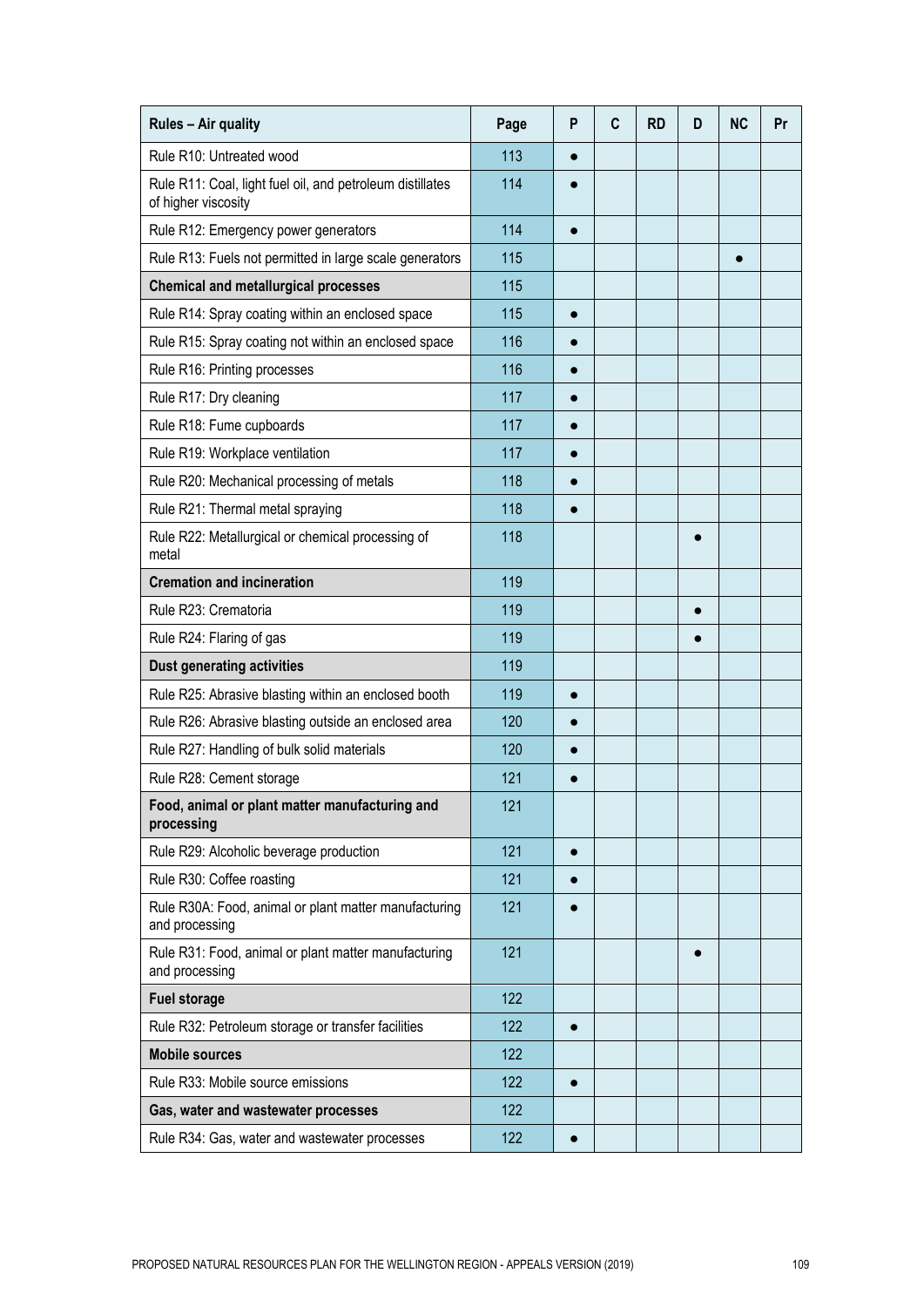| PROPOSED NATURAL RESOURCES PLAN FOR THE WELLINGTON REGION - APPEALS VERSION (2019) | 110 |
|------------------------------------------------------------------------------------|-----|

| Page | P | C | <b>RD</b> | D | <b>NC</b> | Pr |
|------|---|---|-----------|---|-----------|----|
| 123  |   |   |           |   |           |    |
| 123  |   |   |           |   |           |    |
| 123  |   |   |           |   |           |    |
| 123  |   |   |           |   |           |    |
| 124  |   |   |           |   |           |    |
| 124  |   |   |           |   |           |    |
| 126  |   |   |           |   |           |    |
| 126  |   |   |           |   |           |    |
| 126  |   |   |           |   |           |    |
| 127  |   |   |           |   |           |    |
| 127  |   |   |           |   |           |    |
| 127  |   |   |           |   |           |    |
|      |   |   |           |   |           |    |

#### $5.1.1$ **Air quality other methods**

The Wellington Regional Council will work to improve air quality in a **polluted airshed** through Method M5.

#### $5.1.2$ **Outdoor burning**

### Rule R1: Outdoor burning – permitted activity

The discharge of contaminants into air from **outdoor burning** is a permitted activity, provided the following conditions are met:

- (a) the discharge shall not cause noxious, dangerous, offensive or objectionable odour, dust, particulate, smoke, vapours, droplets or ash beyond the boundary of the **property**, and
- (b) there is no burning of **specified materials**.

*Note* 

**Outdoor burning** is also controlled by provisions in district plans and bylaws.

# Rule R2: Frost prevention devices – permitted activity

The discharge of contaminants into air from the use of a **frost prevention device** is a permitted activity, provided the following conditions are met:

- (a) the discharge shall not cause noxious, dangerous, offensive or objectionable odour, dust, particulate, smoke, vapours, droplets or ash beyond the boundary of the **property**, and
- (b) the discharge is from a chimney, and

(c) there is no burning of **specified materials**.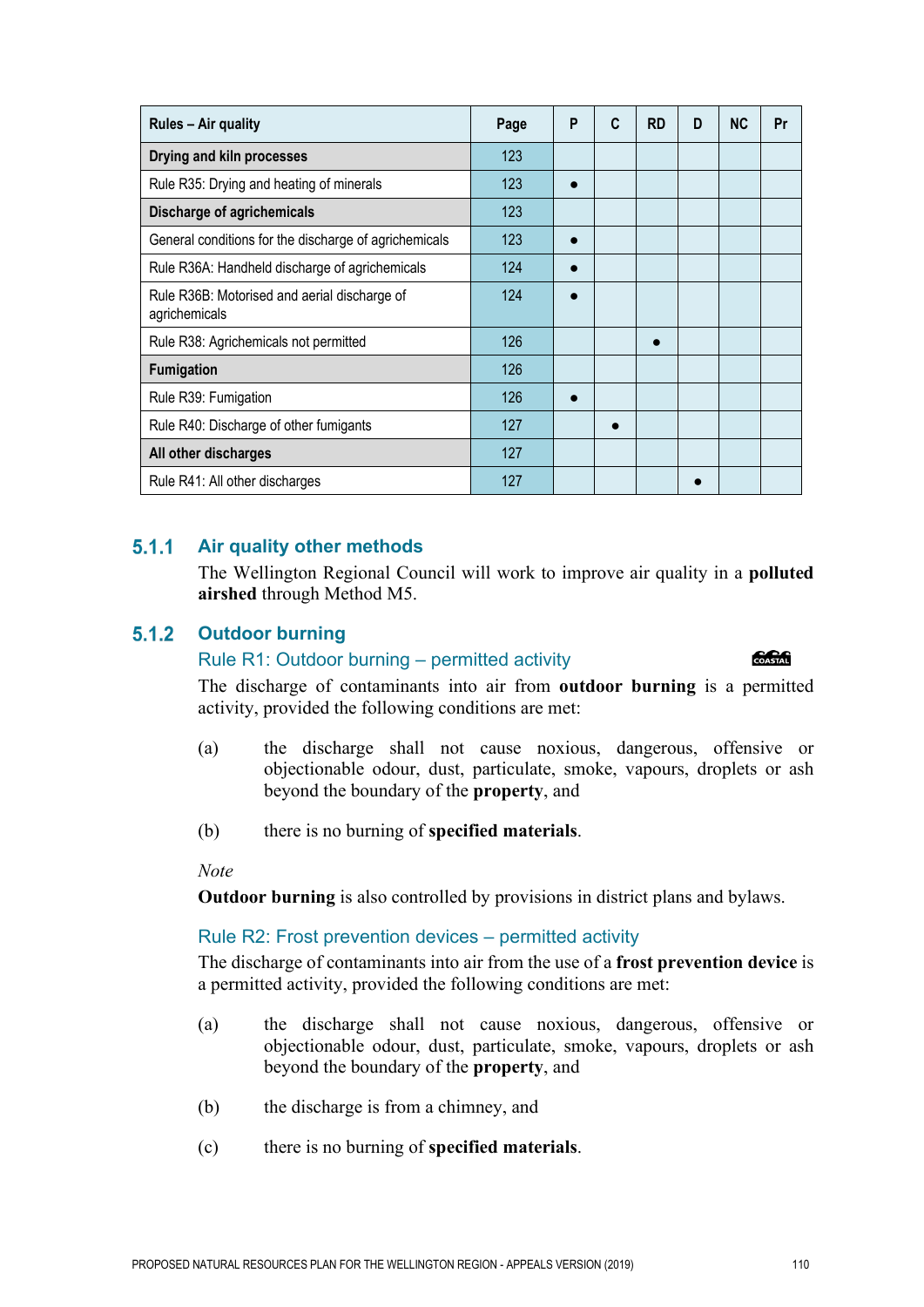### Rule R3: Outdoor burning for firefighter training – permitted activity  $\frac{1}{2}$

The discharge of contaminants into air from the burning of a building, **specified materials**, vegetation and fuels for the purpose of firefighter training or research is a permitted activity, provided the following conditions are met:

- (a) the discharge shall not cause noxious, dangerous, offensive or objectionable odour, dust, particulate, smoke, vapours, droplets or ash beyond the boundary of the **property**, and
- (b) the fire shall be under the control of Fire and Emergency New Zealand, Department of Conservation, New Zealand Defence Force, any airport fire service or other industry brigade, or any other nationally recognised body authorised to undertake firefighting research or fire training activities, and
- (c) the relevant territorial authority and the Wellington Regional Council is notified in writing at least seven days before the fire begins and the notification is to include; the location of the fire, the duration of the fire, and the contact details of the person(s) overseeing the fire.

### Rule R4: Pyrotechnics – permitted activity

The discharge of contaminants into air from pyrotechnics displays is a permitted activity.

### Rule R5: Outdoor burning of specified materials – prohibited activity

The discharge of contaminants into air from the **outdoor burning** of **specified materials**, except firefighter training or research as permitted by Rule R3 and pyrotechnics as permitted by Rule R4, is a prohibited activity.

#### $5.1.3$ **Domestic fires**

#### COASTAL Rule R6: Fuels prohibited in domestic fires – prohibited activity

The discharge of contaminants into air from the combustion of **specified materials** in a **domestic fire** is a prohibited activity.

*Note* 

The installation of a new **open fire** is a prohibited activity in a **polluted airshed**  under Clause 24A of the Resource Management (National Environmental Standards for Air Quality) Regulations 2004.

#### $5.1.4$ **Large scale combustion activities**

### Rule R7: Natural gas and liquefied petroleum gas – permitted activity and the contract of the contract of the contract of the contract of the contract of the contract of the contract of the contract of the contract of the contract of the contract of the contract of the contract of t

The discharge of contaminants into air from a **large scale generator** not exceeding a maximum generating capacity of 5MW, from the combustion of natural gas or liquefied petroleum gas is a permitted activity, provided the following conditions are met:

(a) the discharge shall not cause noxious, dangerous, offensive or objectionable odour, dust, particulate, smoke, vapours, droplets or ash beyond the boundary of the **property**, and

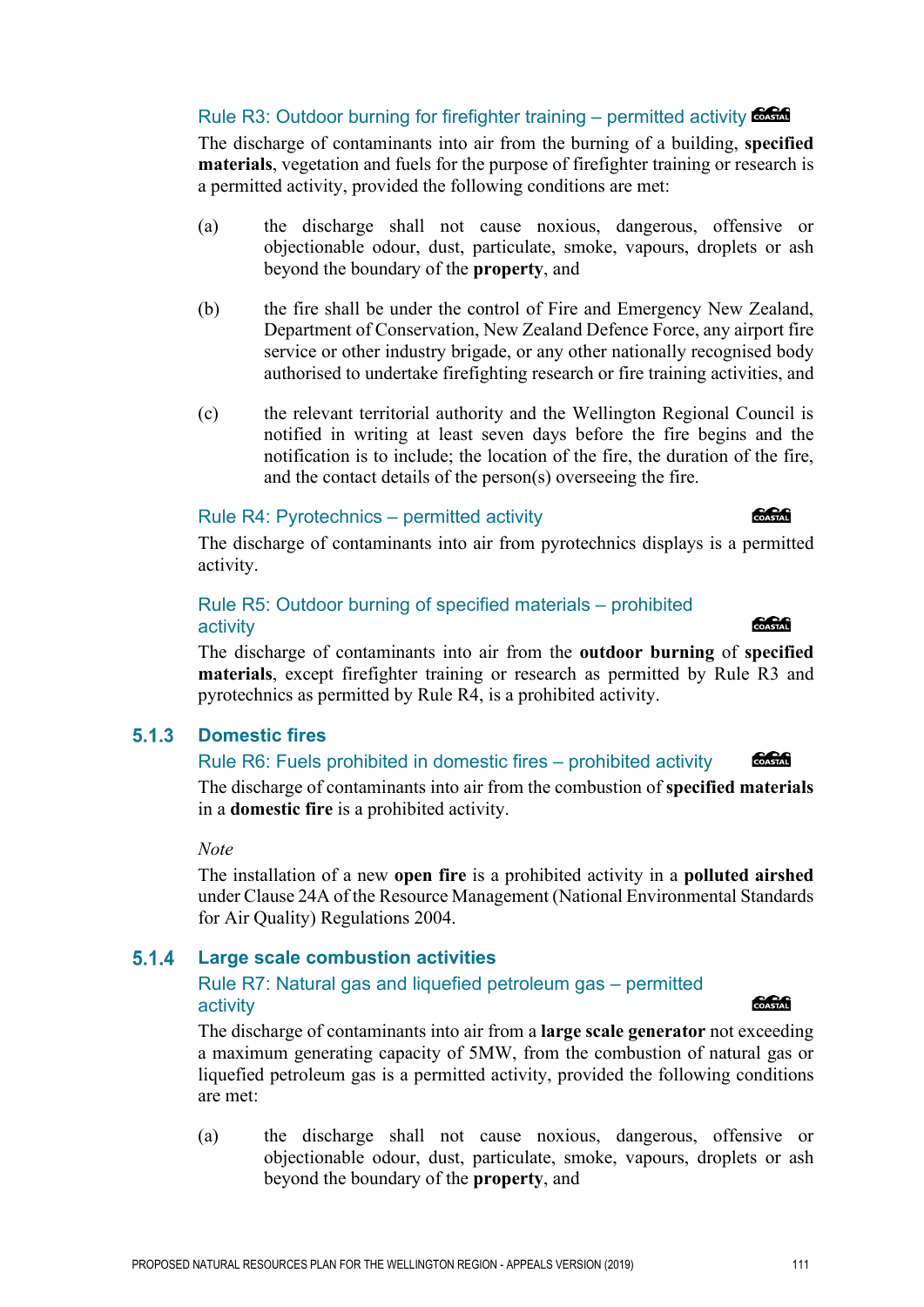- (b) when the maximum generating capacity is more than 1MW, the discharge shall occur via a chimney stack or chimney at least 9.5m above ground level, or at least 3m above the ridge line of the roof or building or other structure, whichever is the highest, within a radius of 50m of the chimney stack or chimney, and
- (c) the discharge shall be directed vertically into air, and shall not be impeded by any obstruction above the chimney stack or chimney that decreases the vertical efflux velocity, and
- (d) rain excluders shall not impede the vertical discharge of combustion gases, and
- (e) the fuel burning equipment is maintained by a suitably qualified person at least once per annum, with a copy of the maintenance report held by the operator and presented to the Wellington Regional Council on request.

### Rule R8: Diesel or kerosene blends – permitted activity

COASTAL

The discharge of contaminants into air from any **large scale generator** not exceeding a maximum generating capacity of 2MW, from the combustion of diesel or kerosene blends outside a **polluted airshed** is a permitted activity, provided the following conditions are met:

- (a) the discharge shall not cause noxious, dangerous, offensive or objectionable odour, dust, particulate, smoke, vapours, droplets or ash beyond the boundary of the **property**, and
- (b) the sulphur content of the kerosene shall not exceed 0.5% by weight, and
- (c) when the maximum generating capacity is more than 1MW, the discharge shall occur via a chimney stack or chimney at least 9.5m above ground level, or at least 3m above the ridge line of the roof or building or other structure, whichever is the highest, within a radius of 50m of the chimney stack or chimney, and
- (d) the discharge shall be directed vertically into air, and shall not be impeded by any obstruction above the chimney stack or chimney that decreases the vertical efflux velocity, and
- (e) rain excluders shall not impede the vertical discharge of combustion gases, and
- (f) the discharge shall not at any time increase the concentration of  $PM_{10}$ (calculated as a 24-hour mean) by more than  $2.5\mu g/m^3$  in any part of a **polluted airshed**, and
- (g) the fuel burning equipment is maintained by a suitably qualified person at least once per annum, with a copy of the maintenance report held by the operator and presented to the Wellington Regional Council on request.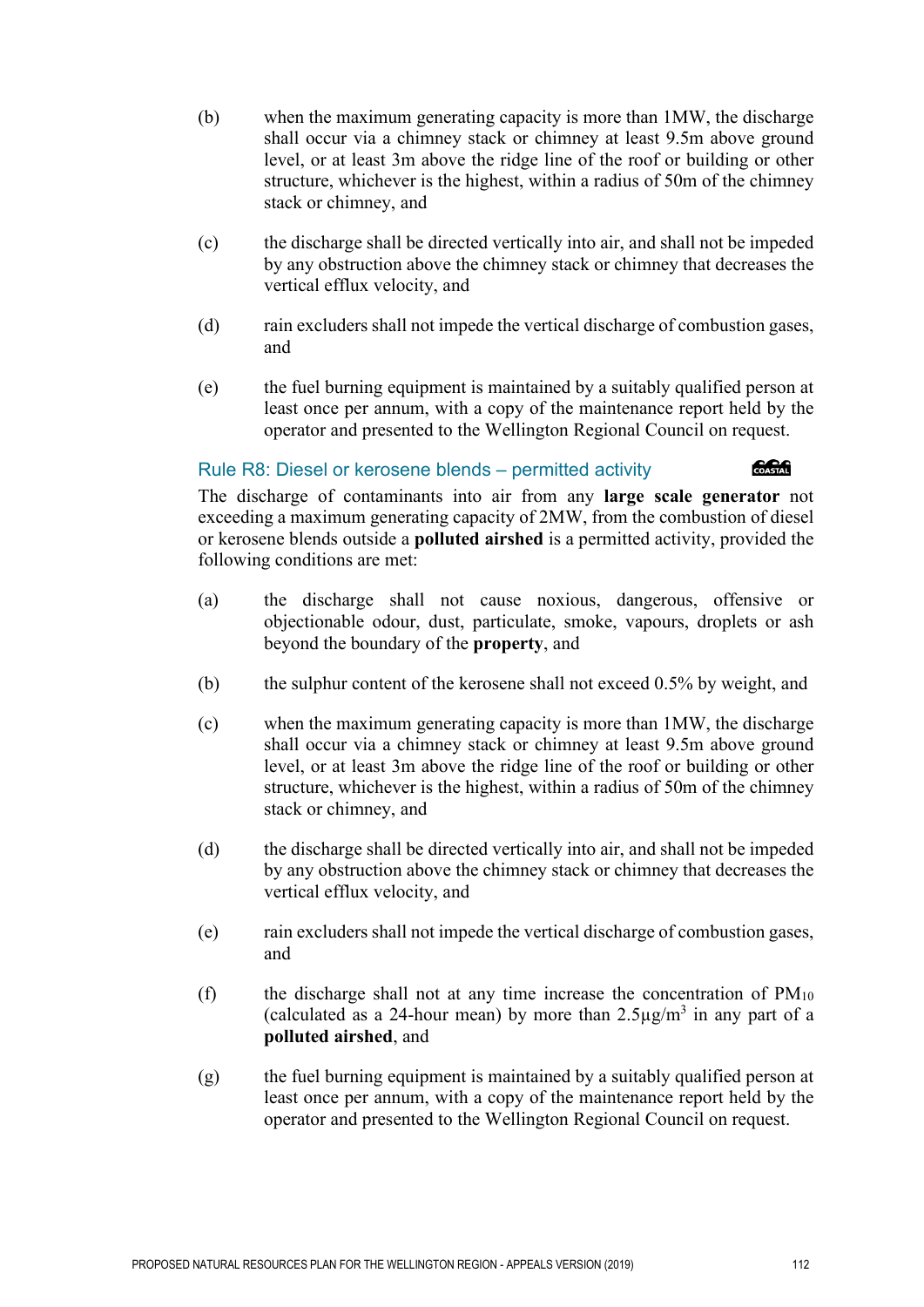### Rule R9: Biogas – permitted activity



The discharge of contaminants into air from any **large scale generator** not exceeding a maximum generating capacity of 2MW, from the combustion of **biogas** outside a **polluted airshed** is a permitted activity, provided the following conditions are met:

- (a) the discharge shall not cause noxious, dangerous, offensive or objectionable odour, dust, particulate, smoke, vapours, droplets or ash beyond the boundary of the **property**, and
- (b) the sulphur content of the **biogas** shall not exceed 0.5% by weight, and
- (c) when the maximum generating capacity is more than 1MW, the discharge shall occur via a chimney stack or chimney at least 9.5m above ground level, or at least 3m above the ridge line of the roof or building or other structure, whichever is the highest, within a radius of 50m of the chimney stack or chimney, and
- (d) the discharge shall be directed vertically into air, and shall not be impeded by any obstruction above the chimney stack or chimney that decreases the vertical efflux velocity, and
- (e) rain excluders shall not impede the vertical discharge of combustion gases, and
- (f) the discharge shall not at any time increase the concentration of  $PM_{10}$ (calculated as a 24-hour mean) by more than  $2.5\mu\text{g/m}^3$  in any part of a **polluted airshed**, and
- (g) the fuel burning equipment is maintained by a suitably qualified person at least once per annum, with a copy of the maintenance report held by the operator and presented to the Wellington Regional Council on request.

### Rule R10: Untreated wood – permitted activity

The discharge of contaminants into air from any **large scale generator** not exceeding a maximum generating capacity of 1MW, from the combustion of untreated wood outside a **polluted airshed** is a permitted activity, provided the following conditions are met:

- (a) the discharge shall not cause noxious, dangerous, offensive or objectionable odour, dust, particulate, smoke, vapours, droplets or ash beyond the boundary of the **property**, and
- (b) the moisture content of the wood to be burned shall not exceed 25%, and
- (c) the discharge shall occur via a chimney stack or chimney of at least 9.5m above ground level, or at least 3m above the ridge line of the roof or building, land or other structure, whichever is the highest, within a radius of 50m of the chimney stack or chimney, and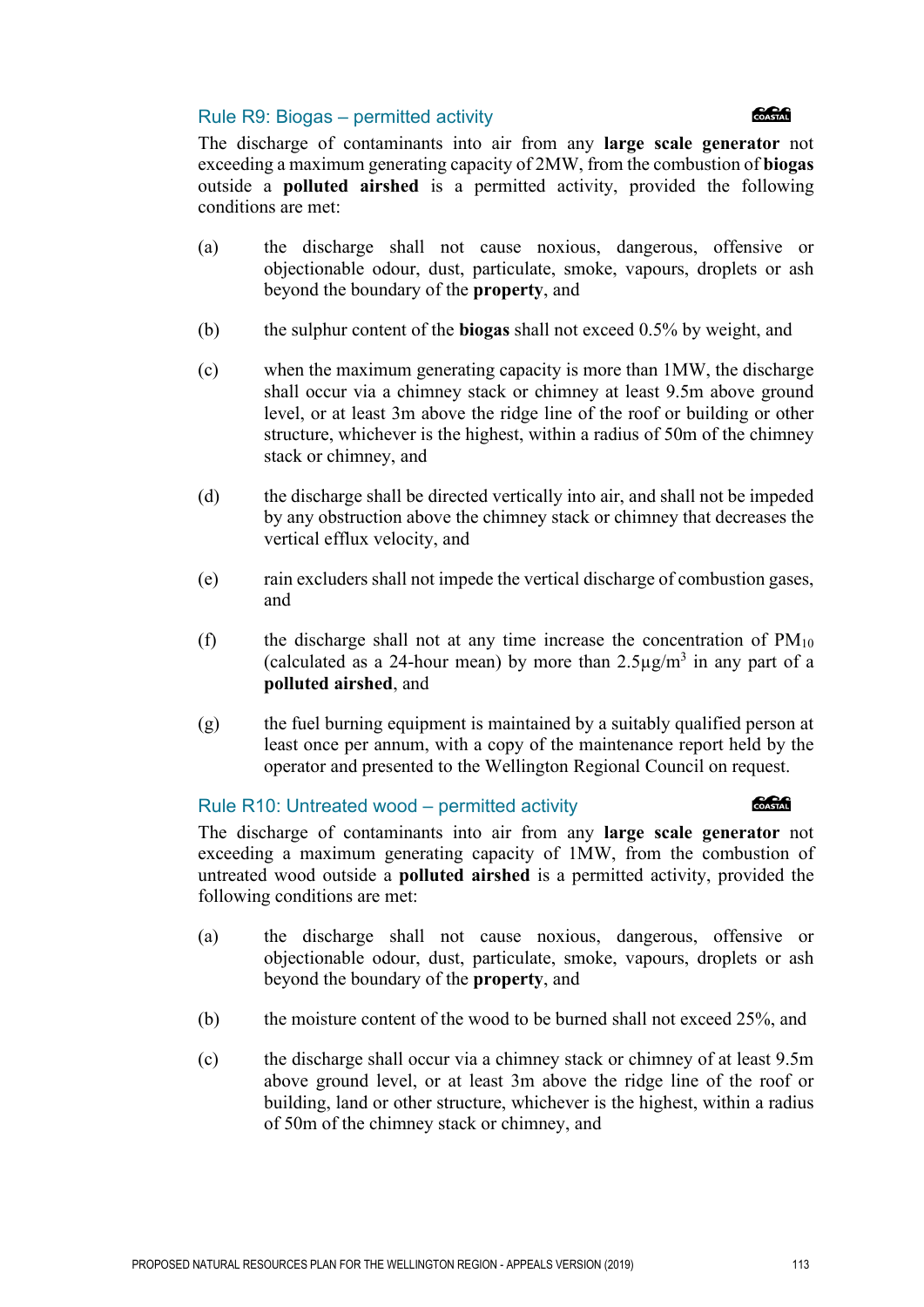- (d) the discharge shall be directed vertically into air and shall not be impeded by any obstruction above the chimney stack or chimney that decreases the vertical efflux velocity, and
- (e) rain excluders shall not impede the vertical discharge of combustion gases, and
- (f) the discharge shall not at any time increase the concentration of  $PM_{10}$ (calculated as a 24-hour mean) by more than  $2.5\mu g/m^3$  in any part of a **polluted airshed**, and
- (g) the fuel burning equipment is maintained by a suitably qualified person at least once per annum, with a copy of the maintenance report held by the operator and presented to the Wellington Regional Council on request.

### Rule R11: Coal, light fuel oil, and petroleum distillates of higher viscosity – COASTAL permitted activity

The discharge of contaminants from any **large scale generator** not exceeding a maximum generating capacity of 500kW, from the combustion of coal, light fuel oil, and petroleum distillates of higher viscosity outside a **polluted airshed** is a permitted activity, provided the following conditions are met:

- (a) the discharge shall not cause noxious, dangerous, offensive or objectionable odour, dust, particulate, smoke, vapours, droplets or ash beyond the boundary of the **property**, and
- (b) the discharge shall occur via a chimney stack or chimney of at least 9.5m above ground level, or at least 3m above the ridge line of the roof or building, land or other structure, whichever is the highest, within a radius of 50m of the chimney stack or chimney, and
- (c) the discharge shall be directed vertically into air and shall not be impeded by any obstruction above the chimney stack or chimney that decreases the vertical efflux velocity, and
- (d) rain excluders shall not impede the vertical discharge of combustion gases, and
- (e) the discharge shall not at any time increase the concentration of  $PM_{10}$ (calculated as a 24-hour mean) by more than  $2.5\mu g/m^3$  in any part of a **polluted airshed**, and
- (f) the fuel burning equipment is maintained by a suitably qualified person at least once per annum, with a copy of the maintenance report held by the operator and presented to the Wellington Regional Council on request.

### Rule R12: Emergency power generators – permitted activity

The discharge of contaminants into air from combustion equipment not exceeding a maximum generating capacity of 300kW, but up to 2MW in (a) applies from the combustion of diesel, petrol, natural gas or liquefied petroleum gas, to provide emergency power generation, when: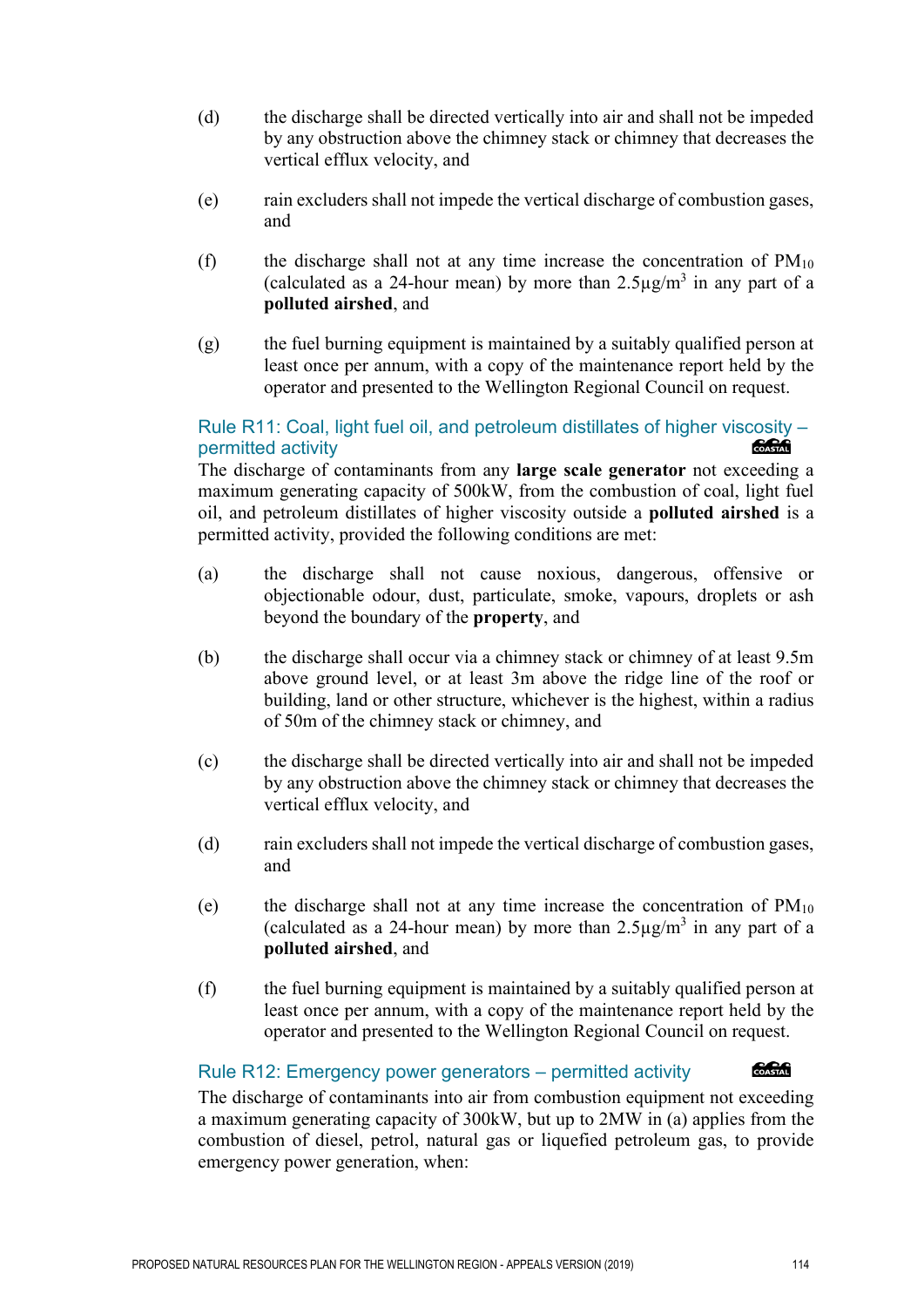- (a) the electricity network is disrupted through weather, accidents, or any unforeseen circumstances, or
- (b) the person operating the equipment is undertaking necessary maintenance or testing of the device, or
- (c) the electricity connection is not available due to planned outages, or load shedding/peak load generation is required

is a permitted activity, provided the following conditions are met:

- (d) the discharge into air shall not cause noxious, dangerous, offensive or objectionable odour, dust, particulate, smoke, vapours, droplets or ash beyond the boundary of the **property**, and
- (e) the discharge shall not at any time increase the concentration of  $PM_{10}$ (calculated as a 24-hour mean) by more than  $2.5\mu g/m^3$  in any part of a **polluted airshed**.

### Rule R13: Fuels not permitted in large scale generators – non-complying<br>activity activity

The discharge of contaminants into air from a **large scale generator** from the combustion of **specified materials** is a non-complying activity.

#### $5.1.5$ **Chemical and metallurgical processes**

### Rule R14: Spray coating within an enclosed space – permitted activity

The discharge of contaminants into air from the spray application of surface coatings containing diisocyanates or organic plasticisers, or water-based paints within a spray booth and/or room is a permitted activity, provided the following conditions are met:

- (a) the discharge shall not cause noxious, dangerous, offensive or objectionable odour, dust, particulate, smoke, vapours, droplets or ash beyond the boundary of the **property**, and
- (b) the spray booth and/or room is fitted with an extraction system that vertically discharges all contaminants and exhaust air to a vent, and
- (c) all vents shall be 3m above the building roof and shall discharge vertically, and
- (d) the discharge is not impeded by any obstruction above the vent that decreases the vertical efflux velocity, and
- (e) the discharge shall be filtered by an extraction system that removes more than 95% of particulate matter from the discharge. The filtration system shall be maintained to 95% efficiency at all times by a suitably qualified person at least once per annum, with a copy of the maintenance report held by the operator and available to the Wellington Regional Council on request.

**Concrete**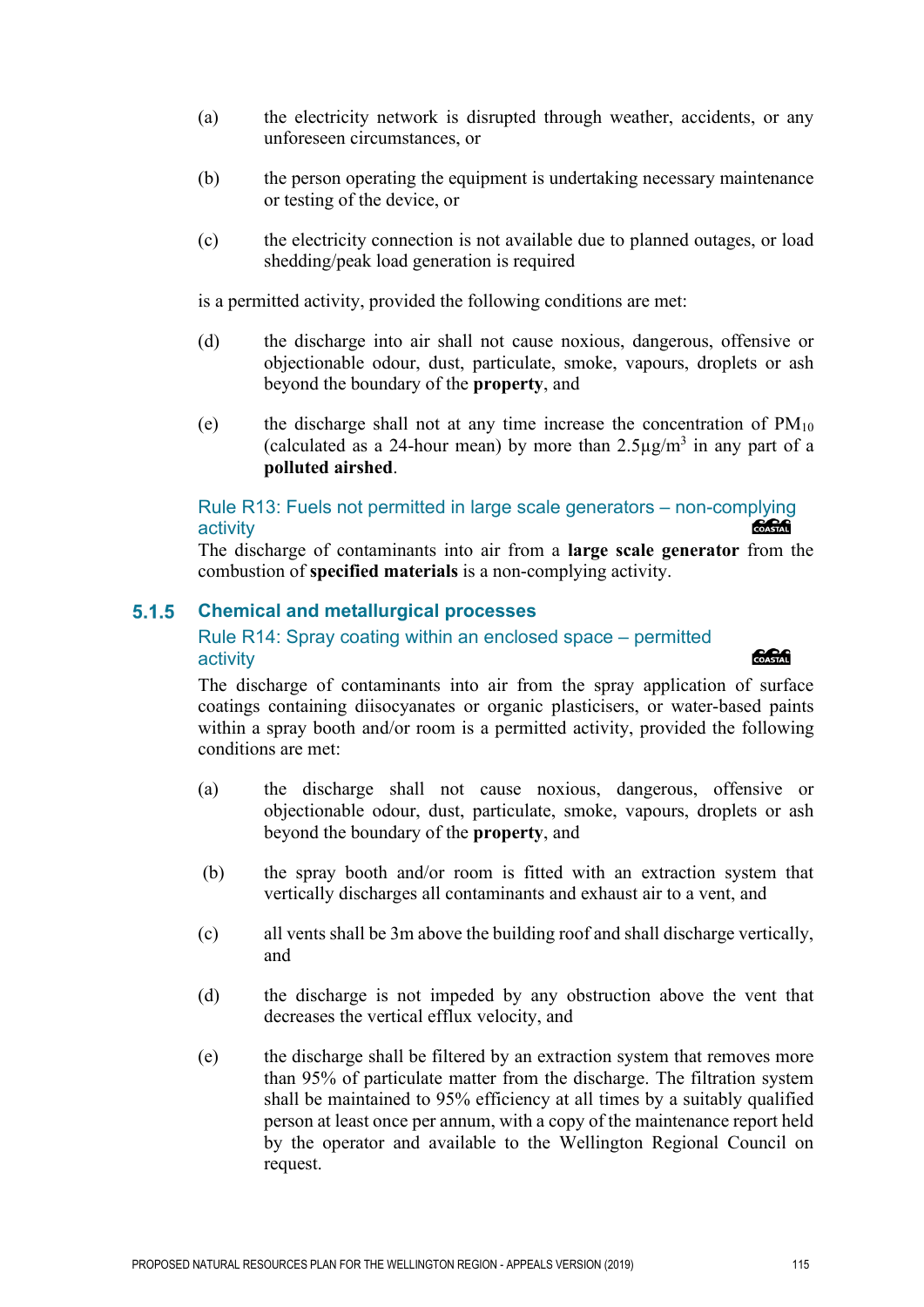The spray booth and/or room is in accordance with the *AS/NZS 4114.1:2003 Spray painting booths, designated spray painting areas and paint mixing rooms, Part 1: Design, construction and testing*.

### Rule R15: Spray coating not within an enclosed space – permitted activity **COASTAR**

The discharge of contaminants into air from the spray application of surface coatings containing diisocyanates or organic plasticisers not within a spray booth and/or room is a permitted activity, provided the following conditions are met:

- (a) the discharge shall not cause noxious, dangerous, offensive or objectionable odour, dust, particulate, smoke, vapours, droplets or ash beyond the boundary of the **property**, and
- (b) there is no emission of **hazardous air pollutants** as identified in Schedule L2 (air pollutants) beyond the boundary of the **property**, and
- (c) the discharge shall be located at least 10m away from a **sensitive activity** or **sensitive areas**.

### Rule R16: Printing processes – permitted activity

**Concrete** 

The discharge of contaminants into air from printing processes is a permitted activity, provided the following conditions are met:

- (a) the discharge shall not cause noxious, dangerous, offensive or objectionable odour, dust, particulate, smoke, vapours, droplets or ash beyond the boundary of the **property**, and
- (b) there is no emission of **hazardous air pollutants** as identified in Schedule L2 (air pollutants) beyond the boundary of the **property**, and
- (c) the undiluted water based inks, dyes and additives shall contain less than 5% volatile organic compounds by weight, and
- (d) the vent shall be 3m above the roof of the building and shall discharge vertically, and
- (e) the discharge is not impeded by any obstruction above the vent that decreases the vertical efflux velocity, and
- (f) the total discharge of hydrocarbon solvents shall not exceed 5kg per day, and a record of the amount of solvents used is held by the operator and available to the Wellington Regional Council on request.

### Rule R17: Dry cleaning – permitted activity

COASTAL

The discharge of contaminants into air from dry cleaning processes is a permitted activity, provided the following conditions are met: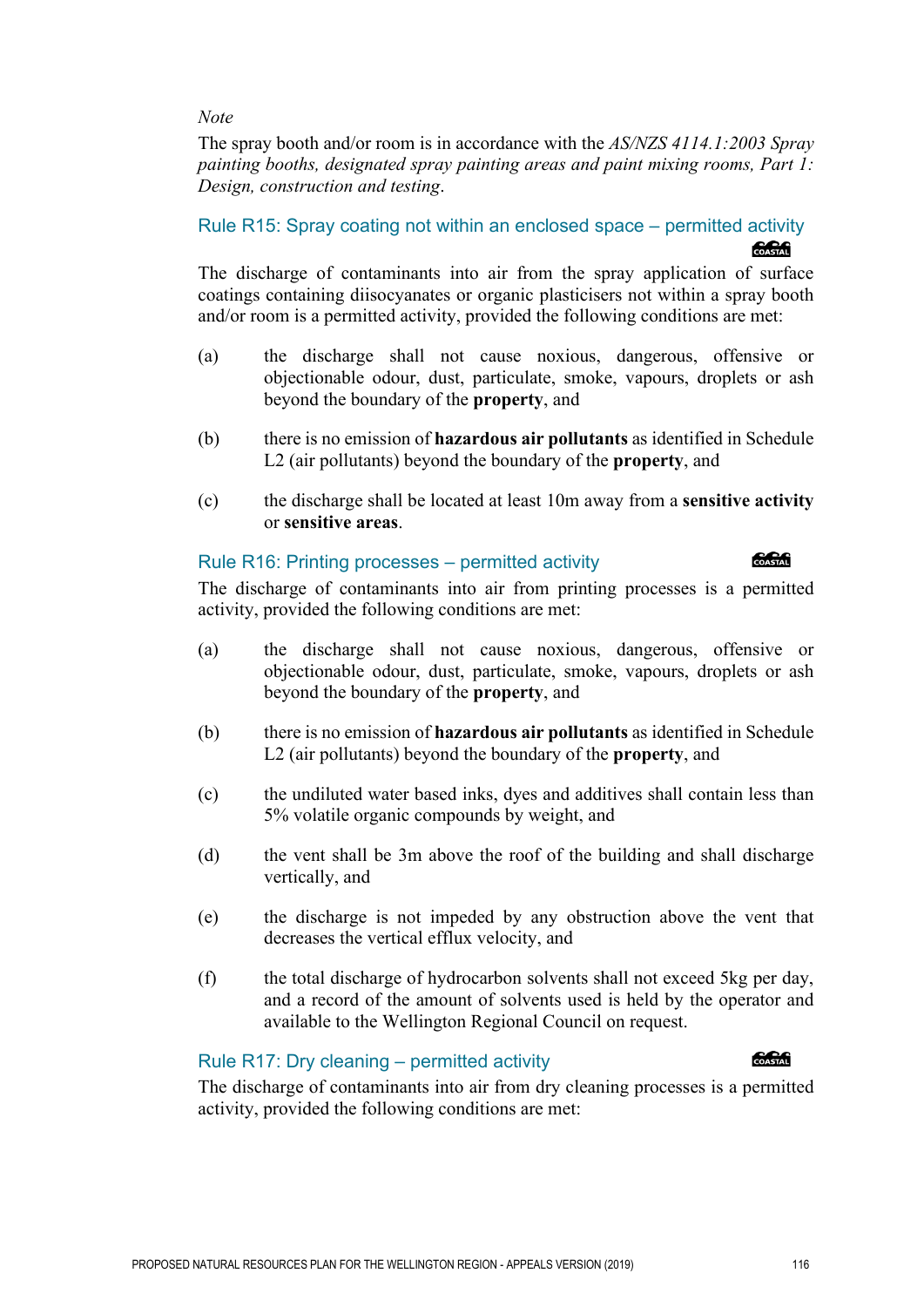objectionable odour, dust, particulate, smoke, vapours, droplets or ash beyond the boundary of the **property**, and

(a) the discharge shall not cause noxious, dangerous, offensive or

- (b) there is no emission of **hazardous air pollutants** as identified in Schedule L2 (air pollutants) beyond the boundary of the **property**, and
- (c) the discharge shall contain no chlorofluorocarbons, and
- (d) maximum daily organic solvent used in the dry cleaning process shall not exceed 100kg per day, and
- (e) the recovery of organic solvents from the refrigerated condenser unit is more than 95% efficiency at all times. The control equipment is maintained by a suitably qualified person at least once per annum, with a copy of the maintenance report held by the operator and available to the Wellington Regional Council on request.

### Rule R18: Fume cupboards – permitted activity

### **ang Common**

The discharge of contaminants into air from a fume cupboard is a permitted activity, provided the following conditions are met:

- (a) the discharge shall not cause noxious, dangerous, offensive or objectionable odour, dust, particulate, smoke, vapours, droplets or ash beyond the boundary of the **property**, and
- (b) the discharge shall occur from a vent 3m above the height of the ridge line of the roof of the building, and
- (c) the vent shall be 15m or more from a public access area.

### *Note*

Laboratory fume cupboard shall comply with *AS/NZS 2243.8 Safety in Laboratories Part 8 – Fume cupboards (2006)*.

### Rule R19: Workplace ventilation – permitted activity

The discharge of contaminants into air from windows, doors and vents as a result of the ventilation of buildings is a permitted activity, provided the following conditions are met:

- (a) the discharge shall not cause noxious, dangerous, offensive or objectionable odour, dust, particulate, smoke, vapours, droplets or ash beyond the boundary of the **property**, and
- (b) there is no emission of **hazardous air pollutants** as identified in Schedule L2 (air pollutants) beyond the boundary of the **property**.

### *Note*

The ventilation system shall be in accordance with the *Workplace Exposure Standards and Biological Indices (1994)*, Department of Labour, and comply with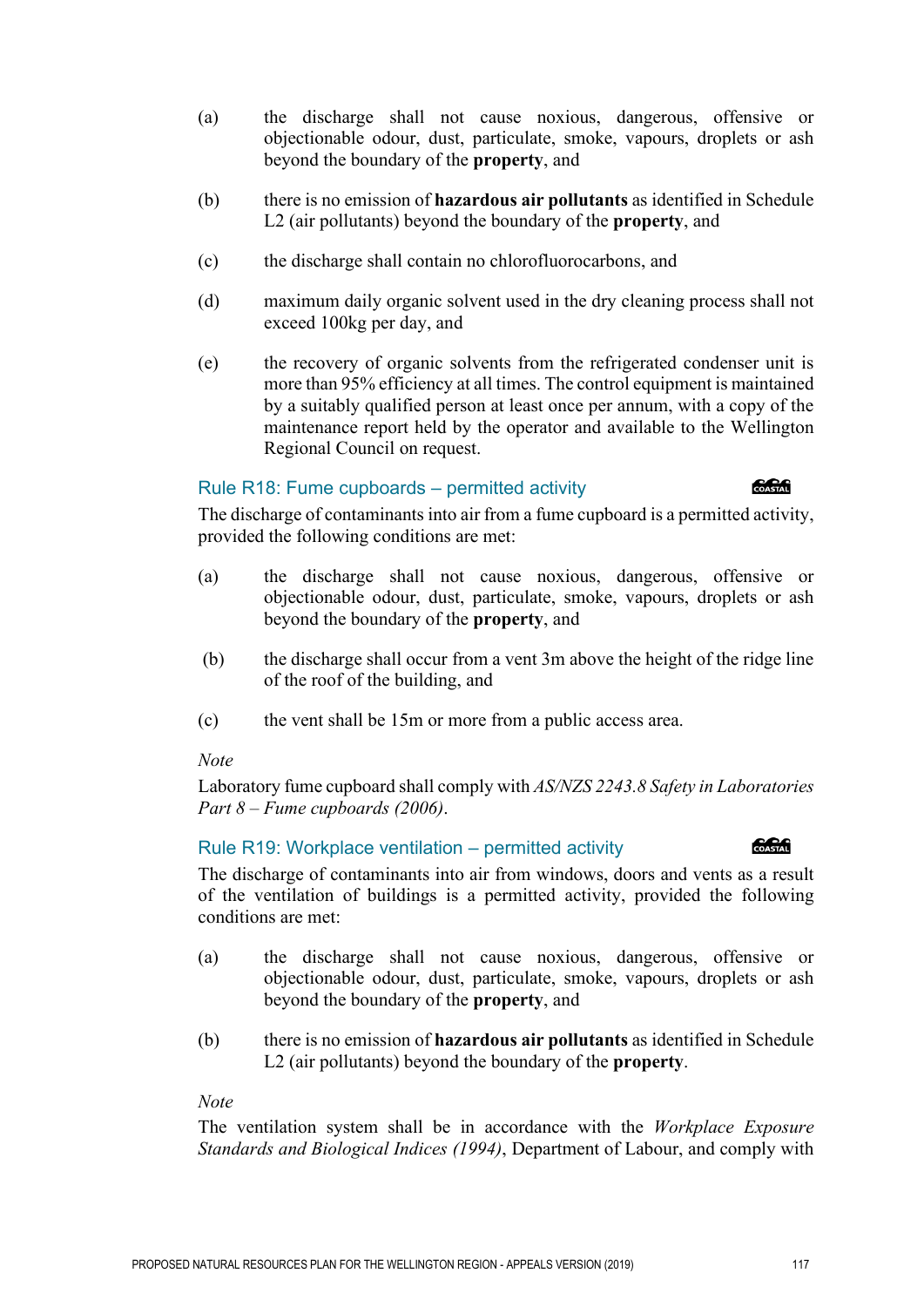*AS/NZS 3666.3 Air handling and water systems of buildings – Microbial control – Part 3: Performance based maintenance of cooling water system*.

#### COASTAL Rule R20: Mechanical processing of metals – permitted activity

The discharge of contaminants into air from the mechanical processing of metals, including but not limited to, mechanical grinding, cutting and shaping by heat, machining, welding, soldering and arc air gouging is a permitted activity, provided the following conditions are met:

- (a) the discharge shall not cause noxious, dangerous, offensive or objectionable odour, dust, particulate, smoke, vapours, droplets or ash beyond the boundary of the **property**, and
- (b) there is no emission of **hazardous air pollutants** as identified in Schedule L2 (air pollutants) beyond the boundary of the **property**, and
- (c) the discharge into air from mechanical shredding of scrap metal indoors is through emission control equipment that achieves a particulate emission rate of no more than  $10mg/m^3$  (STP, dry gas basis and 12% CO<sub>2</sub> by volume). The control equipment shall be maintained at all times by a suitably qualified person at least once per annum, with a copy of the maintenance report held by the operator and available to the Wellington Regional Council on request.

### Rule R21: Thermal metal spraying – permitted activity

**COASTAL** 

The discharge of contaminants into air from thermal spraying of metal including the melting of metal or metal alloy is a permitted activity, provided the following conditions are met:

- (a) the discharge shall not cause noxious, dangerous, offensive or objectionable odour, dust, particulate, smoke, vapours, droplets or ash beyond the boundary of the **property**, and
- (b) there is no emission of **hazardous air pollutants** as identified in Schedule L2 (air pollutants) beyond the boundary of the **property**, and
- (c) the discharge is through control equipment that achieves a particulate emission rate of no more than 30mg/m<sup>3</sup> (Standard Temperature and Pressure, dry gas basis and  $12\%$  CO<sub>2</sub> by volume). The control equipment shall be maintained at all times by a suitably qualified person at least once per annum, with a copy of the maintenance report held by the operator and available to the Wellington Regional Council on request.

Rule R22: Metallurgical or chemical processing of metal – discretionary activity

The discharge of contaminants into air from metallurgical and chemical processing of metal including:

(a) melting of any metal or metal alloy (excluding activities permitted by Rule R20), and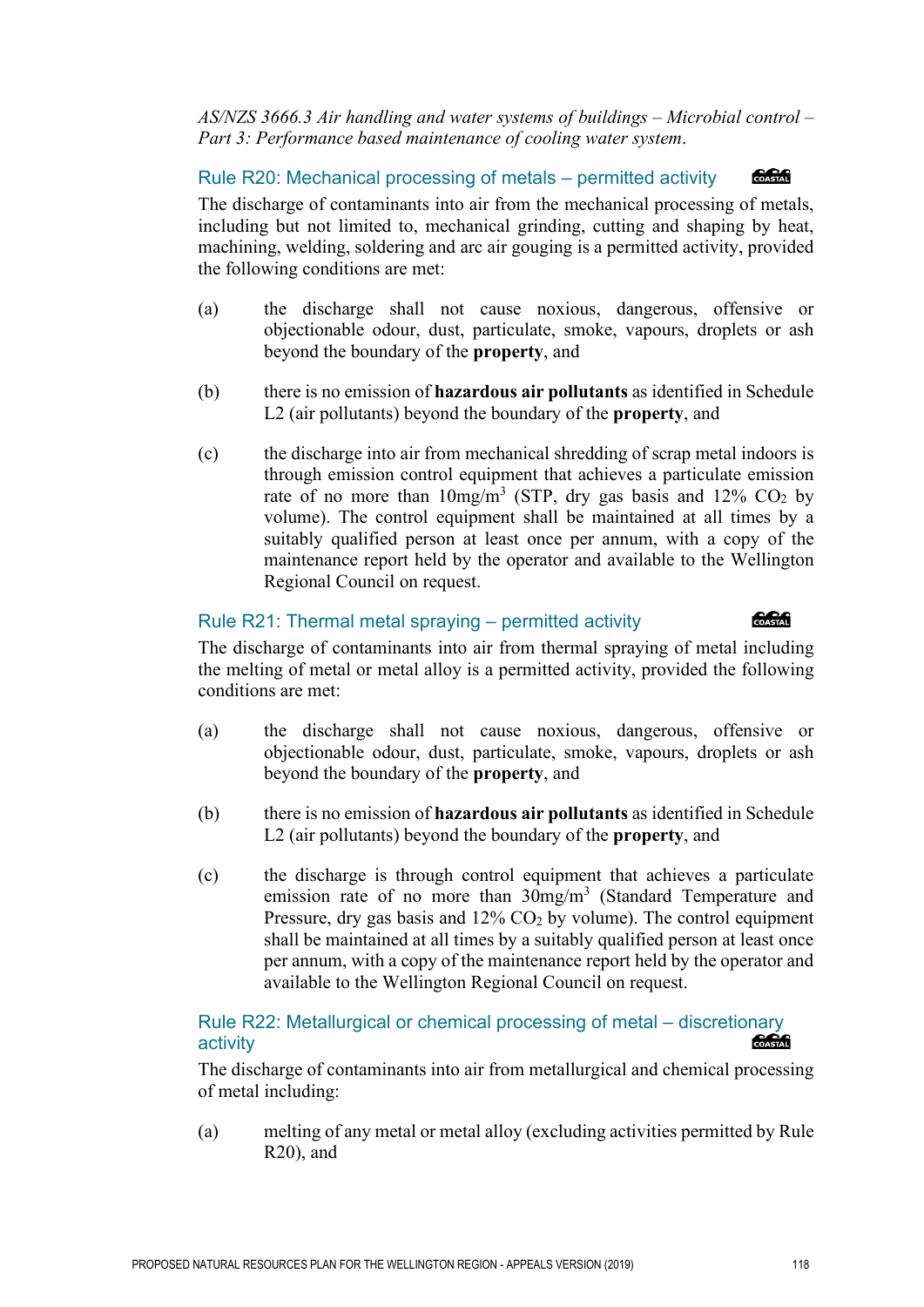- (b) electroplating, and
- (c) galvanising, and
- (d) cleaning of metals by pyrolysis, and
- (e) production of metals by wet process or by electrical or mechanical energy, and
- (f) extraction, including electrochemical methods of reduction of any metal or metal alloy form its ore, oxide or compounds, and
- (g) the heating in a furnace or other heating appliance of any metal or metal alloy for the purpose of removing grease, oil or any other non-metallic contaminant

is a discretionary activity.

#### $5.1.6$ **Cremation and incineration**

### Rule R23: Crematoria – discretionary activity

The discharge of contaminants into air from human or animal **crematoria** is a discretionary activity.

### Rule R24: Flaring of gas – discretionary activity

The discharge of contaminants into air from the flaring of gas and petrochemical products (including **biogas**) excluding landfill gas is a discretionary activity.

#### $5.1.7$ **Dust generating activities**

Rule R25: Abrasive blasting within an enclosed booth – permitted activity

### The discharge of contaminants into air from dry or wet abrasive blasting undertaken in an enclosed booth is a permitted activity, provided the following conditions are met:

- (a) the discharge shall not cause noxious, dangerous, offensive or objectionable odour, dust, particulate, smoke, vapours, droplets or ash beyond the boundary of the **property**, and
- (b) the enclosed booth is fitted with an air extraction system that discharges vertically all contaminants and exhaust air into a vent, and
- (c) the discharge is from a vent and the vent shall be 5m from a **sensitive activity** established prior to the commencement of the abrasive blasting operation, and
- (d) the free silica content of a sample of the blasting material is less than 5% by weight, and
- (e) the discharge is filtered by an extraction system that removes more than 95% of particulate matter and shall be maintained to 95% efficiency at all times. The filtration system shall be maintained at all times by a suitably

**Concept** 

**Concrete**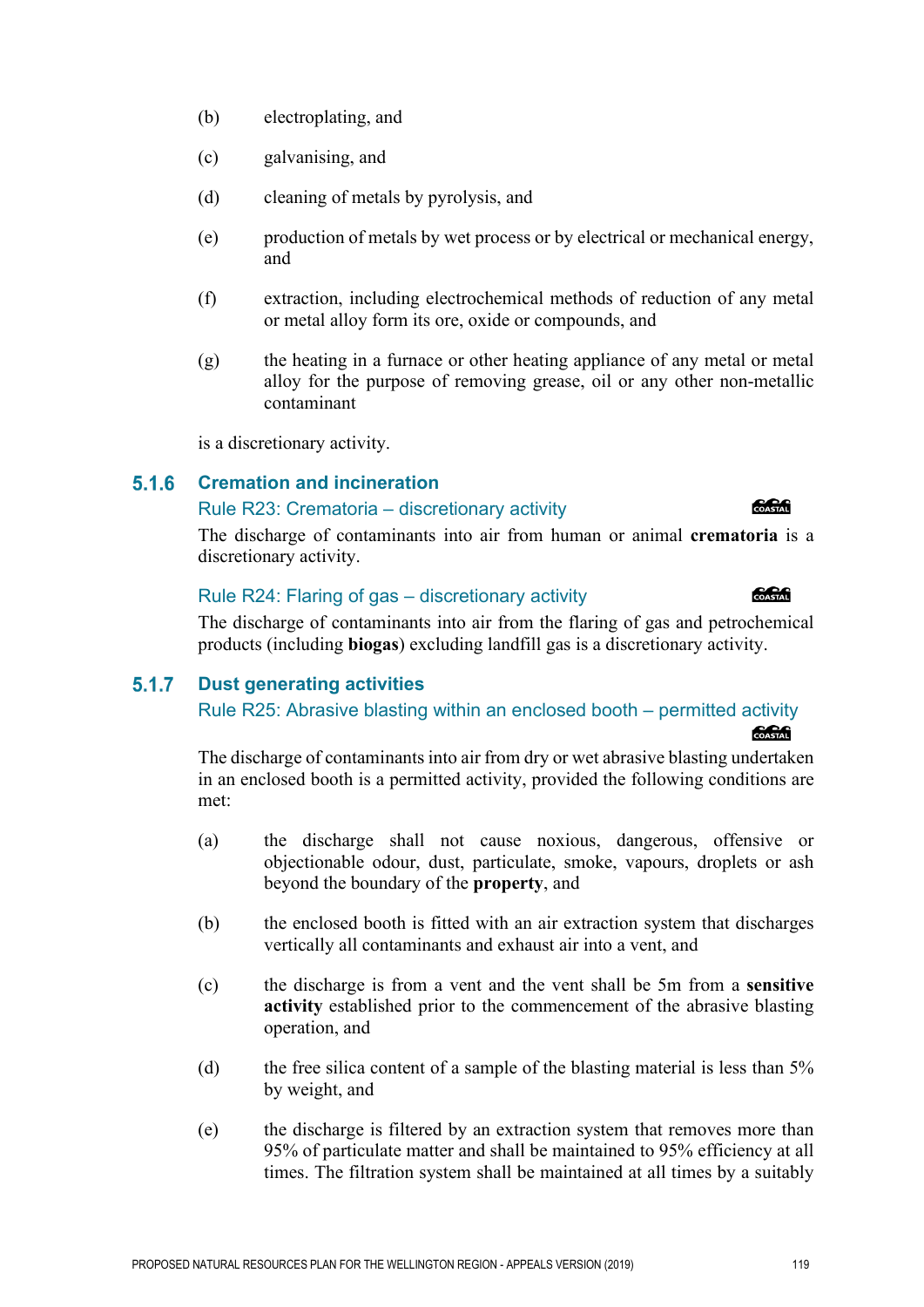qualified person at least once per annum, with a copy of the maintenance report held by the operator and available to the Wellington Regional Council on request.

Rule R26: Abrasive blasting outside an enclosed area – permitted activity COASTAL

The discharge of contaminants into air from dry or wet abrasive blasting outside an enclosed area is a permitted activity, provided the following conditions are met:

- (a) the discharge shall not cause noxious, dangerous, offensive or objectionable odour, dust, particulate, smoke, vapours, droplets or ash beyond the boundary of the **property**, and
- (b) the operation of a mobile abrasive blasting unit used at one **property** is no more than 10 days in any 12 month period (except for abrasive blasting of the **National grid**), and
- (c) abrasive blasting shall only be undertaken when it is impracticable to remove or dismantle or transport a fixed object or structure to be cleaned in an abrasive blasting booth, and
- (d) if the blasting is dry abrasive blasting, the blasting materials shall only be garnet, sodium bicarbonate, crushed glass, or agricultural materials including crushed corn cobs or walnuts, and
- (e) if the blasting is wet abrasive blasting, the blasting shall only use water, and
- (f) the free silica content of a sample of the blasting material shall not exceed 5% by weight, and
- (g) all work areas and surrounding areas are kept clean and substantially free of accumulations of deposited material and other debris.

### Rule R27: Handling of bulk solid materials – permitted activity

The discharge of contaminants into air from the handling of **bulk solid material**s including from the activities of quarrying, mining, cleanfilling, blasting, extraction, crushing, screening, processing, stockpiling, handling, conveying, sorting, and storage is a permitted activity, provided the following condition are met:

- (a) for the **Commercial Port Area** shown on Map 32 and Map 33 any discharge into air shall not cause noxious, dangerous, offensive or objectionable odour, dust, particulate, smoke, vapours, droplets or ash beyond the boundary of the **Commercial Port Area** on Map 32 and Map 33, and
- (b) for all other areas, the discharge shall not cause noxious, dangerous, offensive or objectionable odour, dust, particulate, smoke, vapours, droplets or ash beyond the boundary of the **property**.

COASTAL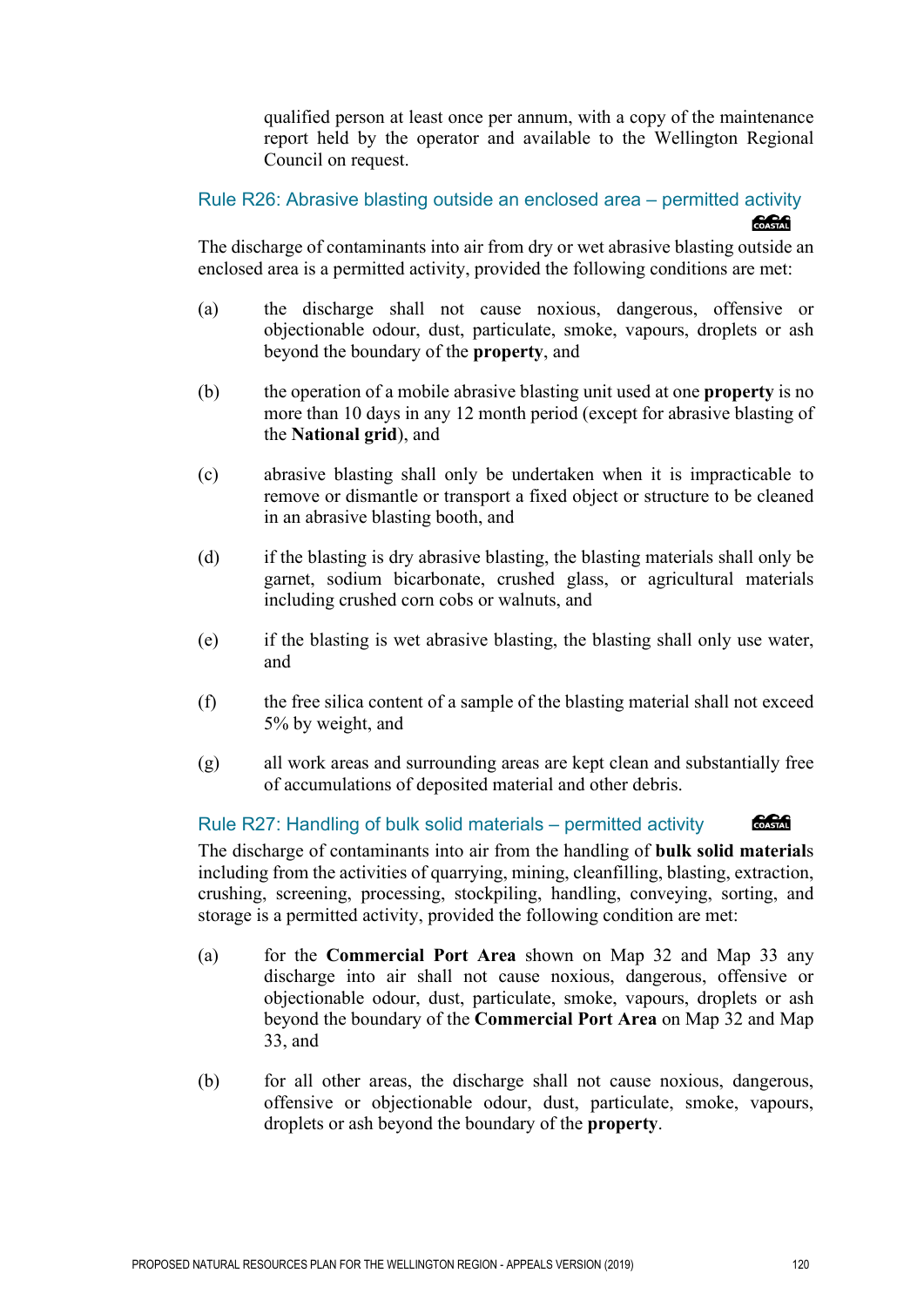In relation to (b) above, all other areas include the Operational Port Area as defined in the Wellington City District Plan outside the **Commercial Port Area** as defined on Maps 32 and 33.

### Rule R28: Cement storage – permitted activity

The discharge of contaminants into air from the storage, handling, redistribution or packing of cement in fully enclosed silos and conveyance systems is a permitted activity, provided the following condition is met:

(a) the discharge shall not cause noxious, dangerous, offensive or objectionable odour, dust, particulate, smoke, vapours, droplets or ash beyond the boundary of the **property**.

#### 5.1.8 **Food, animal or plant matter manufacturing and processing**

### Rule R29: Alcoholic beverage production – permitted activity

The discharge of contaminants into air from alcoholic beverage production is a permitted activity, provided the discharge shall not cause offensive or objectionable odour, dust, particulate, smoke, vapours, droplets or ash beyond the boundary of the **property**.

### Rule R30: Coffee roasting – permitted activity

The discharge of contaminants into air from roasting of coffee is a permitted activity, provided the discharge shall not cause offensive or objectionable odour, dust, particulate, smoke, vapours, droplets or ash beyond the boundary of the **property**.

### Rule R30A: Food, animal or plant matter manufacturing and processing – COASTAL permitted activity

The discharge of contaminants into air from food, animal or plant matter manufacturing and processing including any process incidental to the cooking of food such as deep fat frying, oil frying, roasting, drying curing by smoking and the slaughter or skinning of animals:

- (a) not exceeding 250kg/hour of product, or
- (b) not exceeding 2 tonnes per hour of drying milk products to produce milk powders

is a permitted activity, provided the following condition is met:

(c) the discharge does not cause offensive or objectionable odour, dust, particulate, smoke, vapours, droplets or ash beyond the boundary of the **property.**

### Rule R31: Food, animal or plant matter manufacturing and processing – discretionary activity

The discharge of contaminants into air from food, animal or plant matter manufacturing and processing that is not permitted by Rule 30A or includes:

### **COASTAL**

*<u> SSSSS</u>* 

### **Concrete**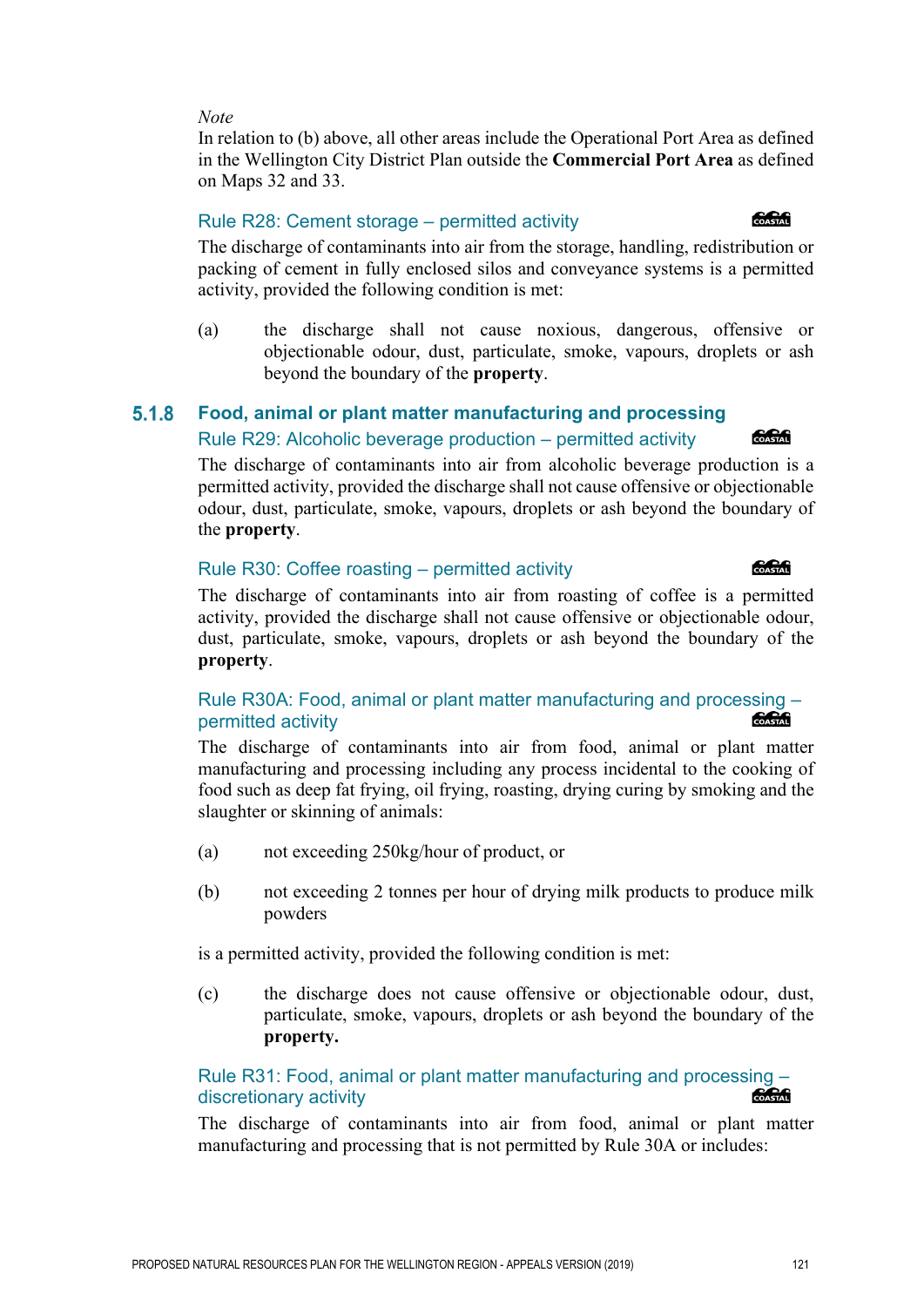- (a) extraction, distillation or purification of vegetable oils or fats, or
- (b) manufacture of animal casings, or
- (c) manufacture of yeast or starch, or
- (d) preservation of animal hides or skins or the removal of hair, wool or feathers (including tanneries and fellmongeries) by chemical or heat treatment, or
- (e) refinement of sugars, roasting or drying of berries, grains or plant matter (except roasting of green coffee beans in Rule R30), curing by smoking, flour or grain milling, baking, roasting, deep fat or oil frying exceeding 250kg/hour of product, or
- (f) rendering, reduction or drying of animal matter through the application of heat, or
- (g) wool scouring operations or dag washing

is a discretionary activity.

#### $5.1.9$ **Fuel storage**

### Rule R32: Petroleum storage or transfer facilities – permitted activity

The discharge of contaminants into air from the storage or transfer of petroleum products including but not limited to, volatile organic compounds, solvent vapours, ventilation of solvents and displacement of solvents is a permitted activity, provided the following conditions are met:

- (a) the discharge does not cause noxious, dangerous, offensive or objectionable odour, dust, particulate, smoke, vapours, droplets or ash beyond the boundary of the **property**, and
- (b) there is no emission of **hazardous air pollutants** as identified in Schedule L2 (air pollutants) beyond the boundary of the **property** that does, or is likely to, cause adverse effects on human health, ecosystems or **property**.

### **5.1.10 Mobile sources**

### Rule R33: Mobile source emissions – permitted activity

COASTAL

The discharge of contaminants into air from a **mobile source** is a permitted activity.

### **Gas, water and wastewater processes**

### Rule R34: Gas, water and wastewater processes – permitted activity  $\circ$

The discharge of contaminants into air from the enclosed storage, conveyance and pumping of gas (including the flaring and venting of natural gas from gas distribution and transmission networks), water and **wastewater** processes is a permitted activity, provided the following conditions is are met:

(a) the discharge shall not cause offensive or objectionable odour at the boundary of a **sensitive activity**; and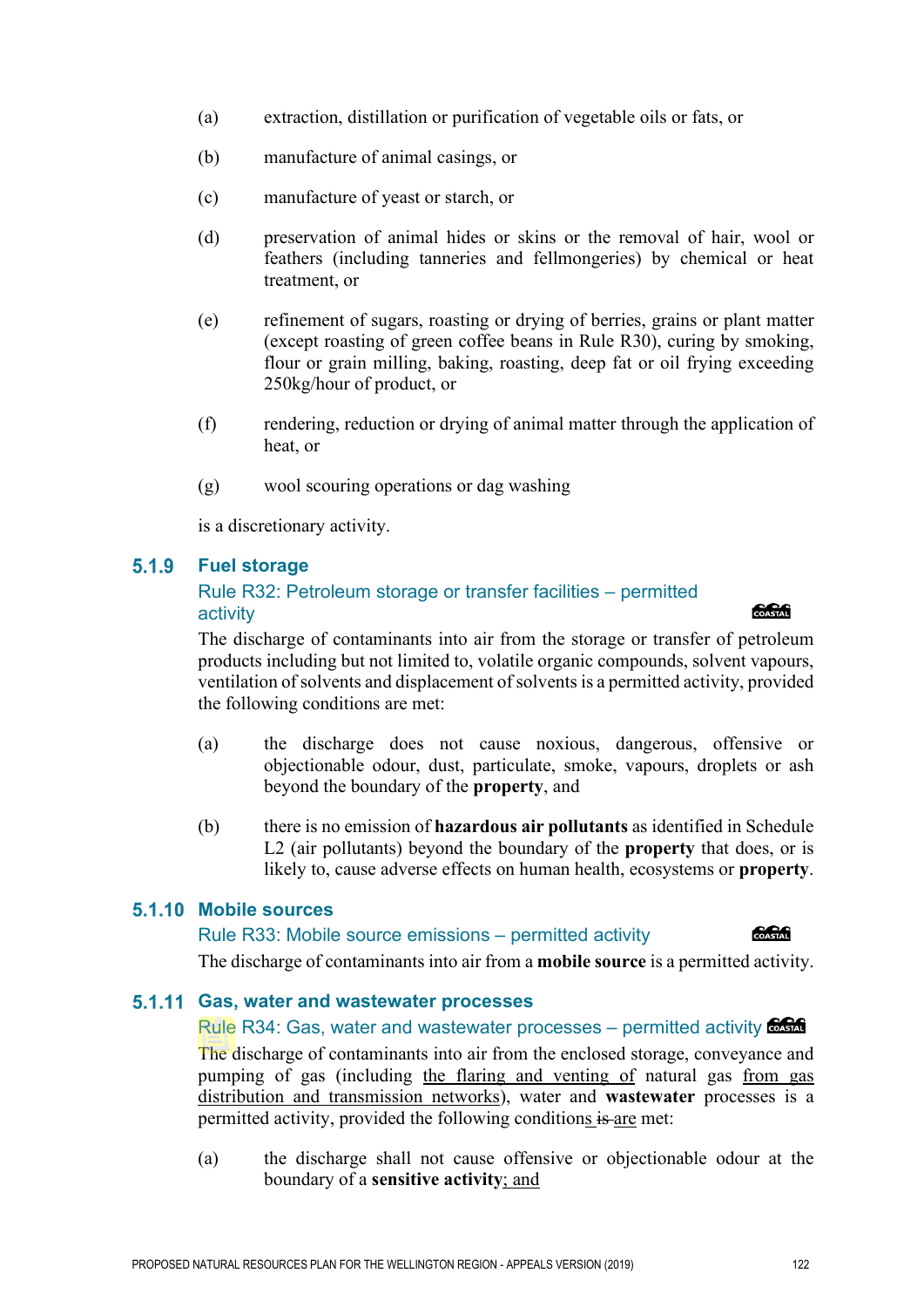- (b) for venting and flaring of natural gas:
	- the discharge is required for operational, maintenance or repair  $(i)$ purposes; and
	- $(ii)$ any equipment used is specifically designed for that purpose and in the case of flaring, provides for an unimpeded vertical discharge from an emission stack; and
	- $(iii)$ there is no emission of **hazardous air pollutants** as identified in Schedule L2 (air pollutants) beyond the boundary of the **property** that does, or is likely to, cause adverse effect on human health, ecosystems or **property**.

### **Drying and kiln processes**

#### COASTAL Rule R35: Drying and heating of minerals – permitted activity

The discharge of contaminants into air from drying and heating of clay or cement based products or firing in kilns heated by electricity or combustion of natural gas or liquid petroleum gas is a permitted activity, provided the following conditions are met:

- (a) the discharge shall not cause noxious, dangerous, offensive or objectionable odour, dust, particulate, smoke, vapours, droplets or ash beyond the boundary of the **property**, and
- (b) there is no emission of **hazardous air pollutants** as identified in Schedule L2 (air pollutants) beyond the boundary of the **property**, and
- (c) the total **property** production capacity from the drying and heating of clay or cement based products shall not exceed 5 tonnes of finished product per day, and
- (d) the kiln heating capacity shall not exceed 500kW per day.

### **Ground-based and aerial applications Discharge of agrichemicals** General conditions for the discharge of agrichemicals  $\frac{6.666}{6.0666}$

General conditions for the discharge of **agrichemicals** into air, or onto or into land where it may enter water, or over or into water are that:

- (a) the discharge shall not cause noxious, dangerous, offensive or objectionable odour, dust, particulate, smoke, vapours, droplets or ash beyond the boundary of the **property**, and
- (b) there is no discharge directly into the coastal marine area or a **surface water body**, unless the **agrichemical** is approved by the Environmental Protection Agency for use over or into water, and
- $(c)$  there is no discharge over or into water:
	- (i) in a surface water **community drinking water supply protection area** as shown on Map 26, or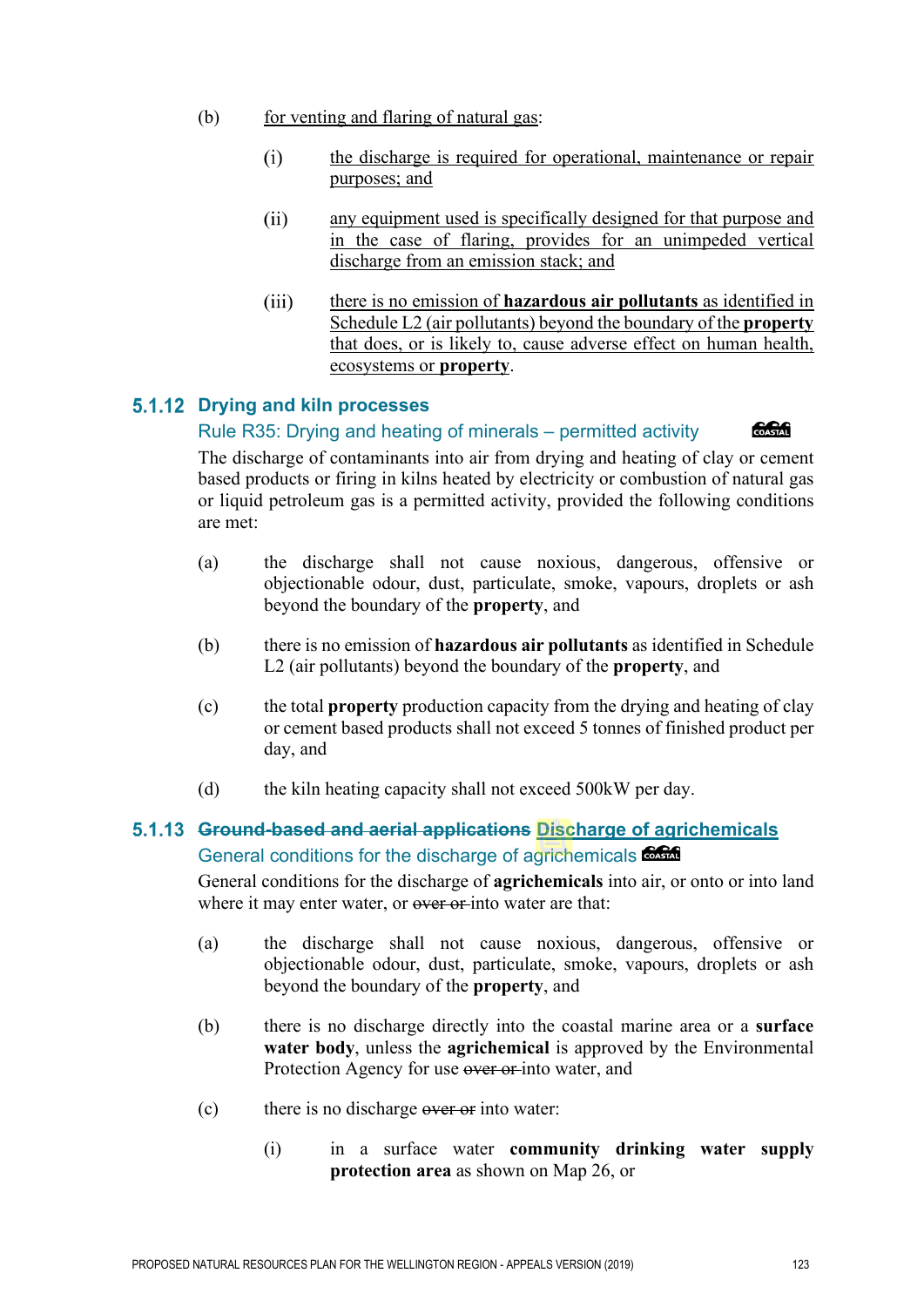- (ii) two kilometres upstream of a surface water intake for a **group drinking water supply**, and
- (iii) the applicator shall notify every person taking water for potable supply within 1km downstream of the proposed discharge 12 hours before the discharge begins, and
- (d) the **agrichemical** is approved by the Environmental Protection Agency, and
- (e) the discharge shall be undertaken in accordance with the directions on the **agrichemical** product label, the manufacturer's instructions and safety data sheets, or as specifically approved by the Environmental Protection Authority, and
- (f) in public places, including alongside roadways,
	- (i) the discharge shall not cause noxious, dangerous, offensive or objectionable odour, dust, particulate, smoke, vapours, droplets or ash on any **property** adjacent to where the discharge originates, and
	- (ii) the applicator must display prominent signage advising that **agrichemical** spraying is taking place.

Some substances require that a permission be sought from the Environmental Protection Authority under section 95A of the Hazardous Substances and New Organisms Act 1996.

Rule R36A: Handheld discharge of agrichemicals – permitted

### activity

### **COASTAL**

The discharge of **agrichemicals** into air, or onto or into land where it may enter water, or over or into water, using a handheld and hand-pumped sprayer with a capacity of 20 litres or less is a permitted activity, provided the following condition is met:

(a) the discharge of **agrichemicals** shall comply with the general conditions of Section 5.1.13.

### Rule R36B: Motorised and aerial discharge of agrichemicals – permitted activity

The discharge of **agrichemicals** into air, or onto or into land where it may enter water, or into water, using a motorised sprayer or aerial discharge is a permitted activity, provided the following conditions are met:

(a) the discharge of **agrichemicals** shall comply with the general conditions of Section 5.1.13, and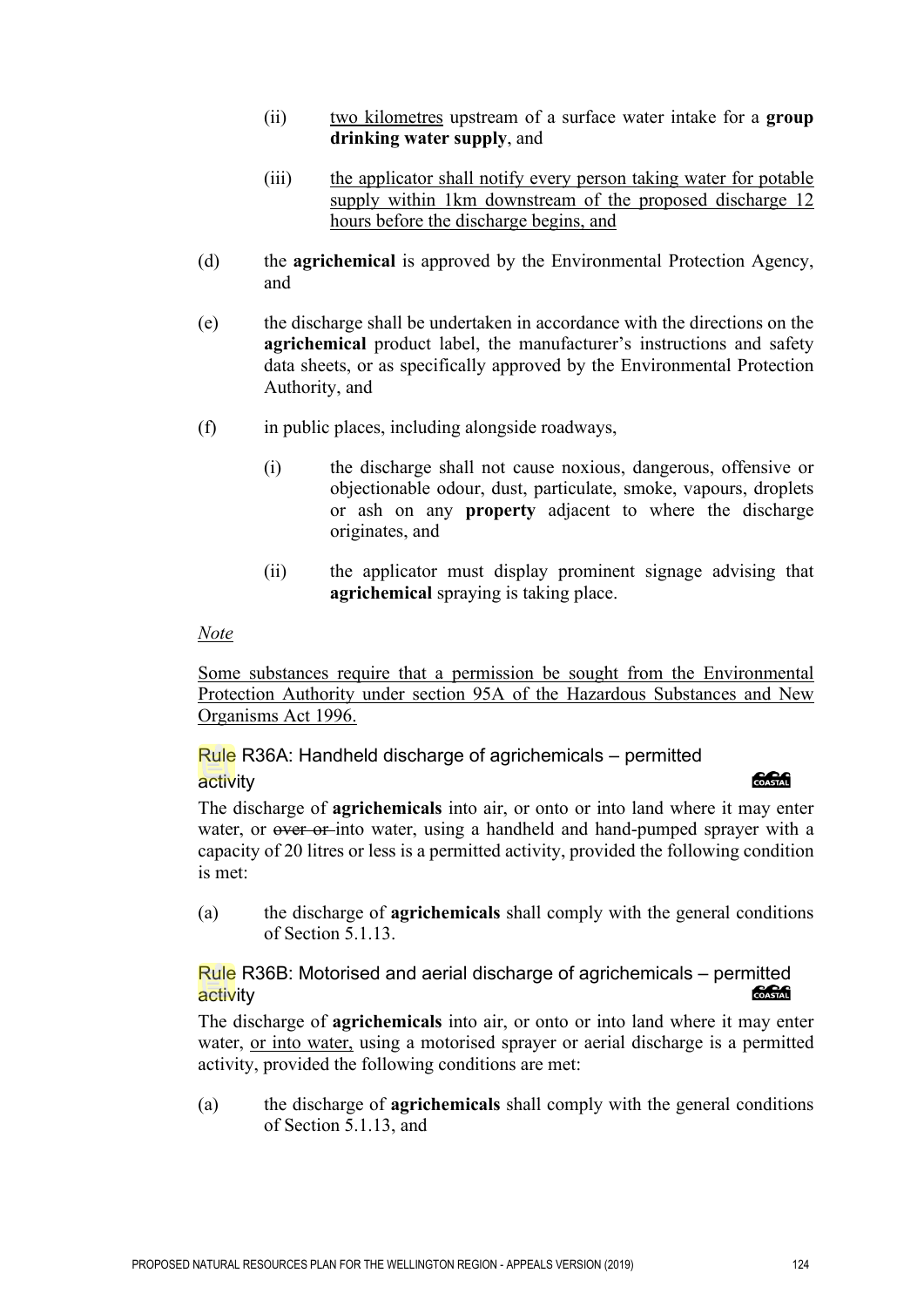- (b) the applicator holds a qualification in accordance with section 5.3.6 and Appendix H5 of NZS 8409: 2004 Management of Agrichemicals, and
- (c) there is no discharge into water or, onto a roof used for rain water collection, and
- (d) aerial applicators must keep GPS records of aerial discharge of **agrichemicals** for at least three years and provide these to the Wellington Regional Council on request. The records must include the spray swath and secondary flight paths, and
- (e) where the discharge is in or adjacent to a **sensitive area**, the landowner of a **property**:
	- (i) shall prepare and follow a spray plan, and
	- (ii) shall notify adjacent neighbours all persons likely to be affected by the discharge of **agrichemicals**, and
	- (iii) shall, where the discharge is onto or into water in a **surface water body**, notify the relevant iwi authority, and
	- $(iv)$  in relation to (i) to (iii) the landowner may contract out the responsibility to the applicator, and
- $(f)$  the spray plan required under condition  $(e)$  shall be prepared in accordance with Appendix M4 of NZS 8409: 2004 Management of Agrichemicals, and
- (g) where the discharge of **agrichemicals** is in a public place the notification of all persons likely to be affected by the discharge of **agrichemicals** must be undertaken as follows:
	- (i) placing a public notice in a local newspaper or letter drop in the area to be sprayed at least seven working days prior to the discharge date, or
	- (ii) placing signs in the immediate vicinity of the spraying during the spray period and any required stand-down period afterwards, or where spraying is occurring on or alongside roads, any vehicle associated with the spraying must display a sign on the front and the rear of the vehicle advising that spraying is in occurring.

A spray plan is prepared in accordance with NZS 8409: 2004 Management of Agrichemicals (section 5.3, and Appendix M4).

For the purposes of (e)(iii) Wellington Regional Council maintains a list of the contact details for iwi authorities.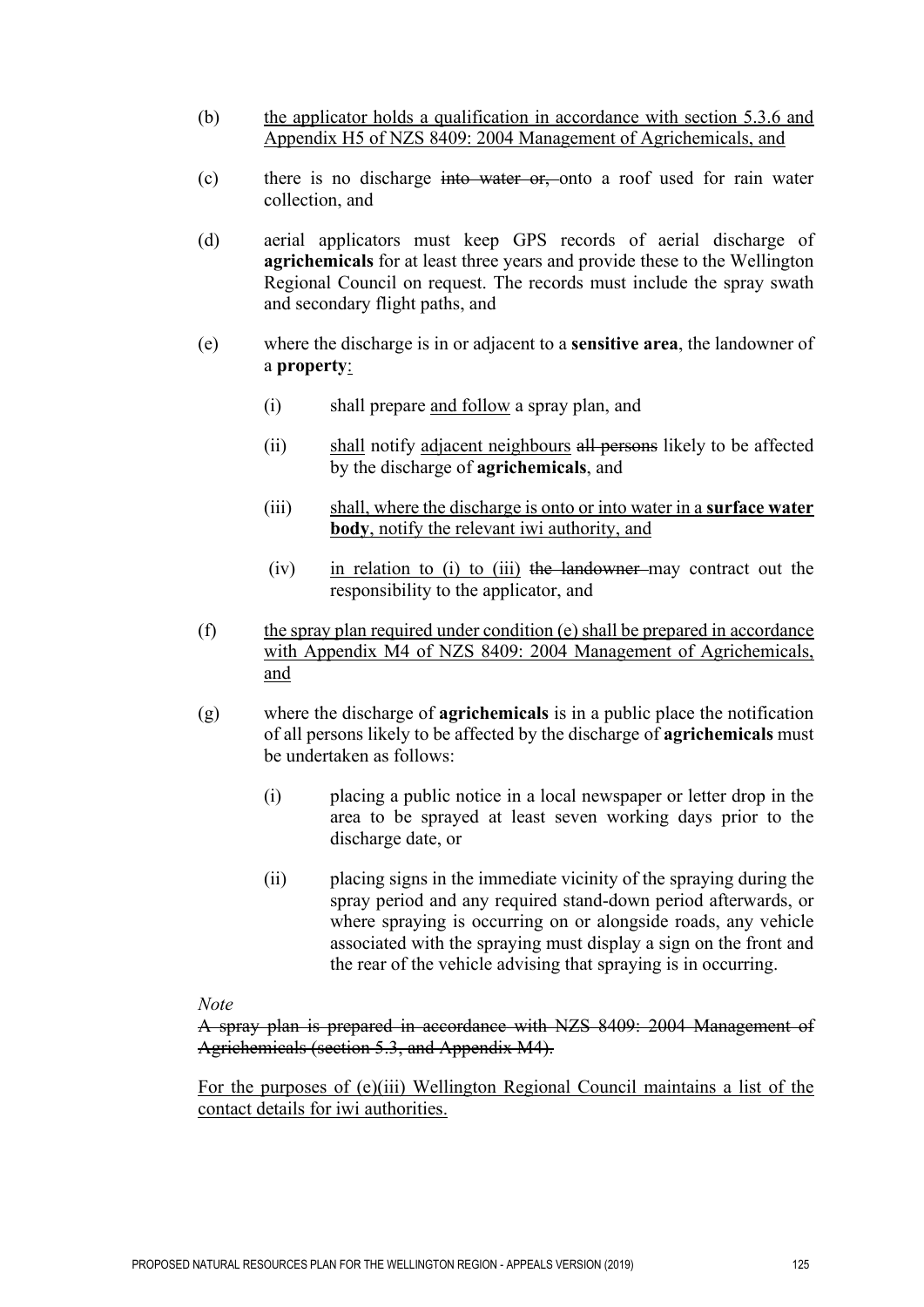### Rule R38: Agrichemicals not permitted – restricted discretionary activity *<u> 2000 - 2000 - 2000 - 2000 - 2000 - 2000 - 2000 - 2000 - 2000 - 2000 - 2000 - 2000 - 2000 - 2000 - 2000 - 2000 - 2000 - 2000 - 2000 - 2000 - 2000 - 2000 - 2000 - 2000 - 2000 - 2000 - 2000 - 2000 - 2000 - 2000 - 2000 - 2*</u>

The discharge of **agrichemicals** into air or onto or into land where it may enter water or into water that is not permitted by Rule R36A or Rule R36B, is a restricted discretionary activity.

### *Matters for discretion*

- 1. The substance to be discharged including its toxicity and volatility and the carrying agent (formulation)
- 2. The proposed method of discharge, including the type of spray equipment to be used, the spray volume and droplet size, the direction of spraying and the height of release above the ground
- 3. The nature of any training undertaken by the operator
- 4. Measures to avoid **agrichemical** spray drift beyond the target site
- 5. The extent to which the use or discharge complies with *NZS8409:2004 Management of Agrichemicals*
- 6. The proximity of the discharge to **sensitive areas**
- 7. The timing of the discharge in relation to weather conditions
- 8. Communication requirements for the discharge
- 9. Measures to avoid adverse effects on human drinking water quality

### **5.1.14 Fumigation**

### Rule R39: Fumigation – permitted activity

The discharge of **fumigants** into air excluding ethylene dibromide, ethylene oxide, methyl bromide, hydrogen cyanide, phosphine or chloropicrin is a permitted activity, provided the following conditions are met:

- (a) the discharge shall not cause noxious, dangerous, offensive or objectionable odour, dust, particulate, smoke, vapours, droplets or ash beyond the boundary of the **property**, and
- (b) there is no emission of **hazardous air pollutants** as identified in Schedule L2 (air pollutants) beyond the boundary of the **property**.

### Rule R40: Discharge of other fumigants – controlled activity

The discharge of **fumigants** that is not permitted by Rule R39, or the discharge of **fumigants** including, ethylene dibromide, ethylene oxide, methyl bromide, hydrogen cyanide, phosphine or chloropicrin into air is a controlled activity.

*Matters of control* 

1. Monitoring and reporting requirements



### **COASTAL**